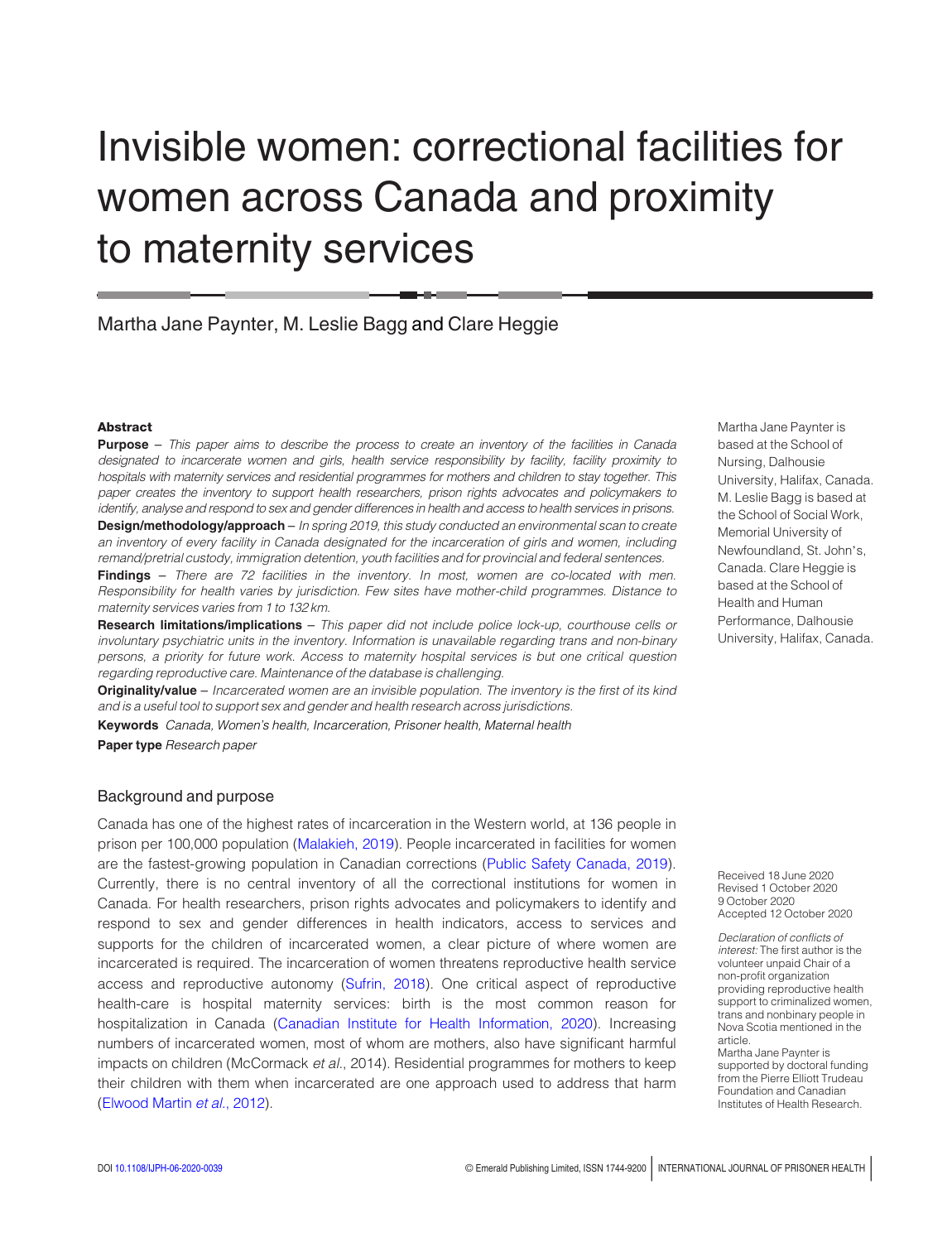#### Overview of Canadian correctional facilities

In Canada, incarceration can be divided into four main categories, namely, federal corrections; immigration detention; provincial/territorial corrections; and youth corrections. Correctional Services Canada (CSC) governs federal institutions under the Minister of Public Safety. A sentence of two years or more results in federal incarceration. Immigration detention is the purview of the Canada Border Security Agency, also under the Minister of Public Safety. Each province and territory have their own correctional systems. Provincial/ territorial facilities include remand/pretrial custody and provincial sentences of up to two years less a day. Youth incarceration is also under provincial jurisdiction.

## Incarcerated women in Canada

Although the overall number of people experiencing incarceration in Canada has declined over the past five years [\(Malakieh, 2019\)](#page-14-0), the number of women experiencing incarceration is increasing. The population in federal prisons for women increased by 32.5% from 2009 to 2019 [\(Office of the Correctional Investigator \(OCI\), 2020\)](#page-15-2). Women form a small proportion of people experiencing incarceration: 7% of the 14,742 people in federal prisons and 16% of the 25,405 people in provincial custody [\(Reitano, 2017\)](#page-15-3). This works out to about 4,065 people in provincial facilities for women. On a given day, Public Safety Canada reports 676 women on average are federally incarcerated [\(Public Safety Canada, 2019](#page-15-0)). On a given day there are 792 youth experiencing incarceration, 24% of whom are girls [\(Malakieh, 2019\)](#page-14-0).

Incarceration is a gender-enforcing system [\(White Hughto](#page-16-0) et al., 2018). Recent policy shifts have supported some trans and nonbinary people to be incarcerated according to gender identity or individual assessment Correctional Services Canada [\(CSC, 2017\)](#page-16-1). The available research and statistics in Canada on the health of people in prisons for women does not distinguish between cisgender and transgender women. There is a serious and troubling gap in information about and services for trans and nonbinary people experiencing incarceration.

A history of colonialism and racism in Canada results in the disproportionate incarceration of Indigenous people. Although only 4.9% of the general population [\(Statistics Canada](#page-15-4), [2016a, 2016b\)](#page-15-5), Indigenous women represent 42% of women admitted to provincial/ territorial facilities ([Malakieh, 2019](#page-14-0)) and 41.4% of women in federal prisons (OCI, 2020). Federal incarceration of Indigenous women increased by 60.7% from 2008–2018 [\(Public](#page-15-0) [Safety Canada, 2019\)](#page-15-0). As [Smylie and Phillips-Beck \(2019\)](#page-15-6) have discussed, colonial and racist policies have resulted in differential and inhumane treatment of Indigenous women with respect to reproductive health care, including the dismantling of traditional maternity care practices. Incarceration is described as having replaced the Residential Schools regime as a colonial system to separate Indigenous people from their communities [\(MacDonald, 2016](#page-14-1)) and over-incarceration as a public health crisis (Singh et al.[, 2019\)](#page-15-7).

An inventory of facilities in which women are incarcerated is required to compare health status and access indicators across systems of corrections. There are five federal prisons for women, as well as one large and one small healing lodge [\(CSC, 2020b](#page-16-2)). In the federal system, women may also be co-located with men at psychiatric facilities. The three federal immigration detention centres hold men, women and children, approximately 8,781 in total per year Canada Border Services Agency ([CBSA, 2020\)](#page-13-2). In provincial and territorial systems, women may be co-located with units for men.

#### Health care in correctional facilities

Health-care is among the most frequent concerns expressed by people in prison [\(Public](#page-15-0) [Safety Canada, 2019](#page-15-0)). The United Nations Rules for the Treatment of Women Prisoners and Non-custodial Measures for Women Offenders (the "Bangkok Rules"), adopted unanimously by the United Nations General Assembly (UNGA) in 2011, outline international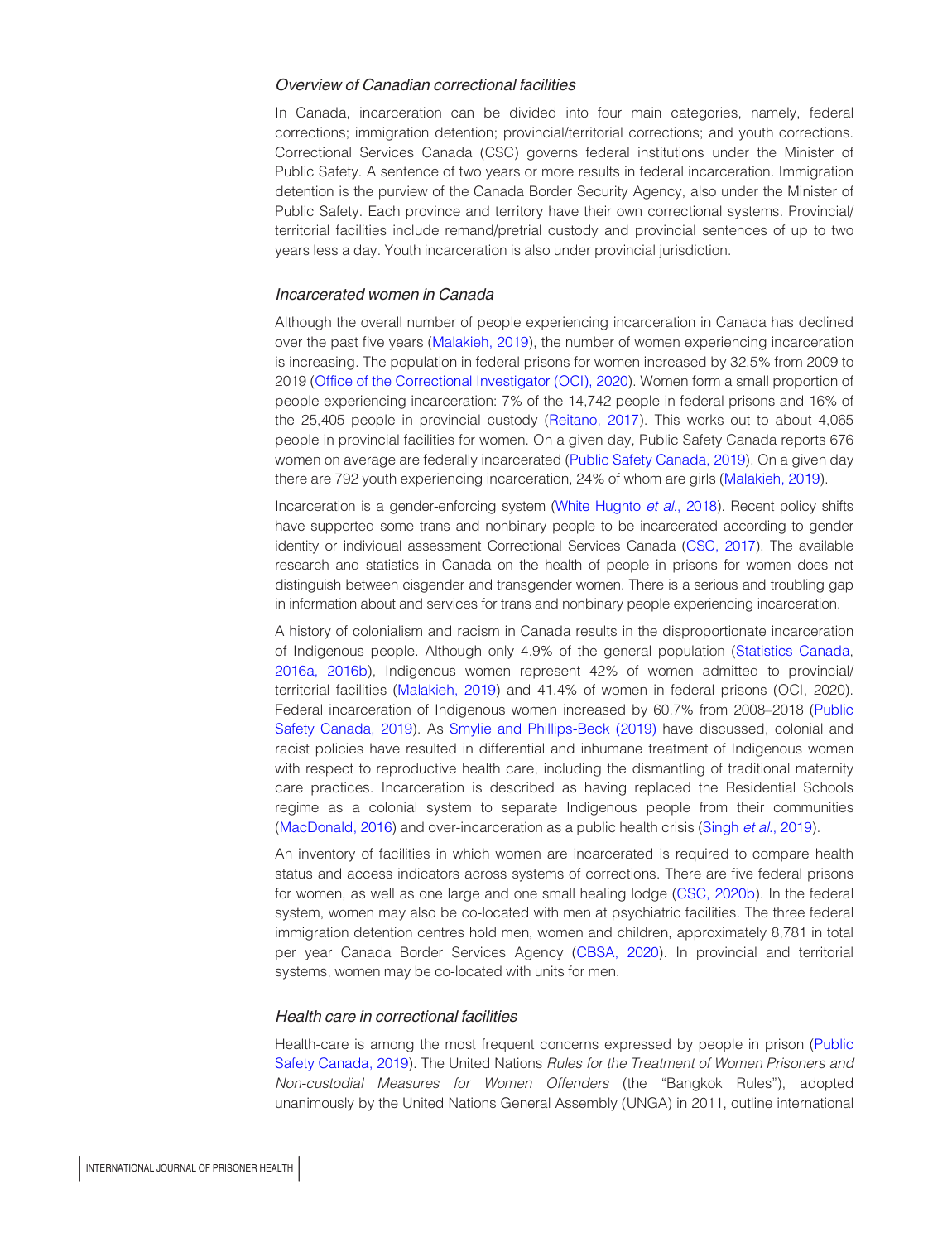responsibilities for the treatment of incarcerated women [United Nations General Assembly (UNGA), 2011]. These rules recognize that women experiencing incarceration have different needs from men and require access to appropriate health services to meet those needs (United Nations General Assembly [UNGA], 2011).

In Canada, hospital and physician-based health services are publicly funded and administered ([Canada, 1985](#page-12-0)). Provincial and territorial governments have responsibility for the health services of people experiencing provincial incarceration (remand and sentences). Health service arrangements across the adult and youth facilities in the provincial and territorial systems may be provided by provincial and territorial Departments of Justice, provincial health authorities, contractors and other bodies. The federal government is responsible for health-care delivery for those serving federal sentences. Health-care professionals working in federal prisons are used by CSC [\(CSC, 2020b\)](#page-16-2). Health services available in immigration detention centres are the responsibility of the Canada Border Services Agency [\(Global Detention Project, 2018a\)](#page-13-3).

The high health needs of women experiencing incarceration are well-documented. Most women in prisons in Canada have experienced childhood abuse [\(Bodkin](#page-12-1) et al., 2019), mental illness and substance use disorder [\(Farrell MacDonald](#page-13-4) et al., 2015). Women in prisons have high rates of chronic illness [\(Nolan and Stewart, 2017\)](#page-14-2), blood-borne and sexually transmitted infectious disease [\(Kouyoumdjian](#page-14-3) et al., 2016; Kronfli et al.[, 2019\)](#page-14-4) and PTSD (Jones et al.[, 2018\)](#page-14-5).

Although most women incarcerated in Canada are of child-bearing age ([Malakieh, 2019](#page-14-0)), an extensive narrative review of health research among people in prison in Canada has found little specific to reproductive health ([Kouyoumdjian](#page-14-3) *et al.*, 2016). Only two studies, [Carter Ramirez](#page-13-5) et al. (2020a) and [Carter Ramirez](#page-13-6) et al. (2020b) address perinatal and neonatal health outcomes of incarcerated women in Canada, both finding poorer outcomes than are observed in the general population. In a survey of 89 provincially incarcerated women in Ontario, [Liauw \(2016\)](#page-14-6) found 82.4% reported having ever been pregnant.

#### Maternity services for incarcerated women

The increasing number of incarcerated women heightens the need for the provision of gender-specific reproductive health care including contraception, abortion and maternity care. While prison pregnancy and reproductive health statistics are unavailable in Canada, a major recent initiative in the USA to capture such data found 3.8% of women newly admitted to prisons to be pregnant (Sufrin et al.[, 2019\)](#page-15-8). Of these 1,396 pregnancies, 92% resulted in live births, 6% in miscarriages, 1% in abortion, 0.5% in stillbirth and 0.2% in newborn death.

Like most facilities in which women are incarcerated are co-located with men, and approximately 10 times as many men are incarcerated as women, prison health services are unlikely to be operationalized to provide gender-specific services including reproductive health care. For people in prisons, access to care can be hampered by security concerns (Olds et al.[, 2016](#page-15-9)) staffing issues ([Morgan](#page-14-7) et al., 2007) and communication barriers between corrections and health-care providers [World Health Organization (WHO), 2014]. Poor access to reproductive health services can result in disease transmission, unwanted fertility, inadequate prenatal care, as well as maternal and neonatal complications [\(Stover](#page-15-10) et al., 2016).

Most incarcerated women in Canada have elevated health service needs; women who are incarcerated in the perinatal period have additional and significant needs that must be met to ensure the health of their children (Knittel and [Sufrin, 2020](#page-14-8)). Health care is often in conflict with security operations in prisons: people may be strip-searched before and after appointments, triggering PTSD ([Human Rights Law Centre, 2017](#page-13-7)); transport to and from the prison to the hospital may involve the use of restraints and be forced to wear humiliating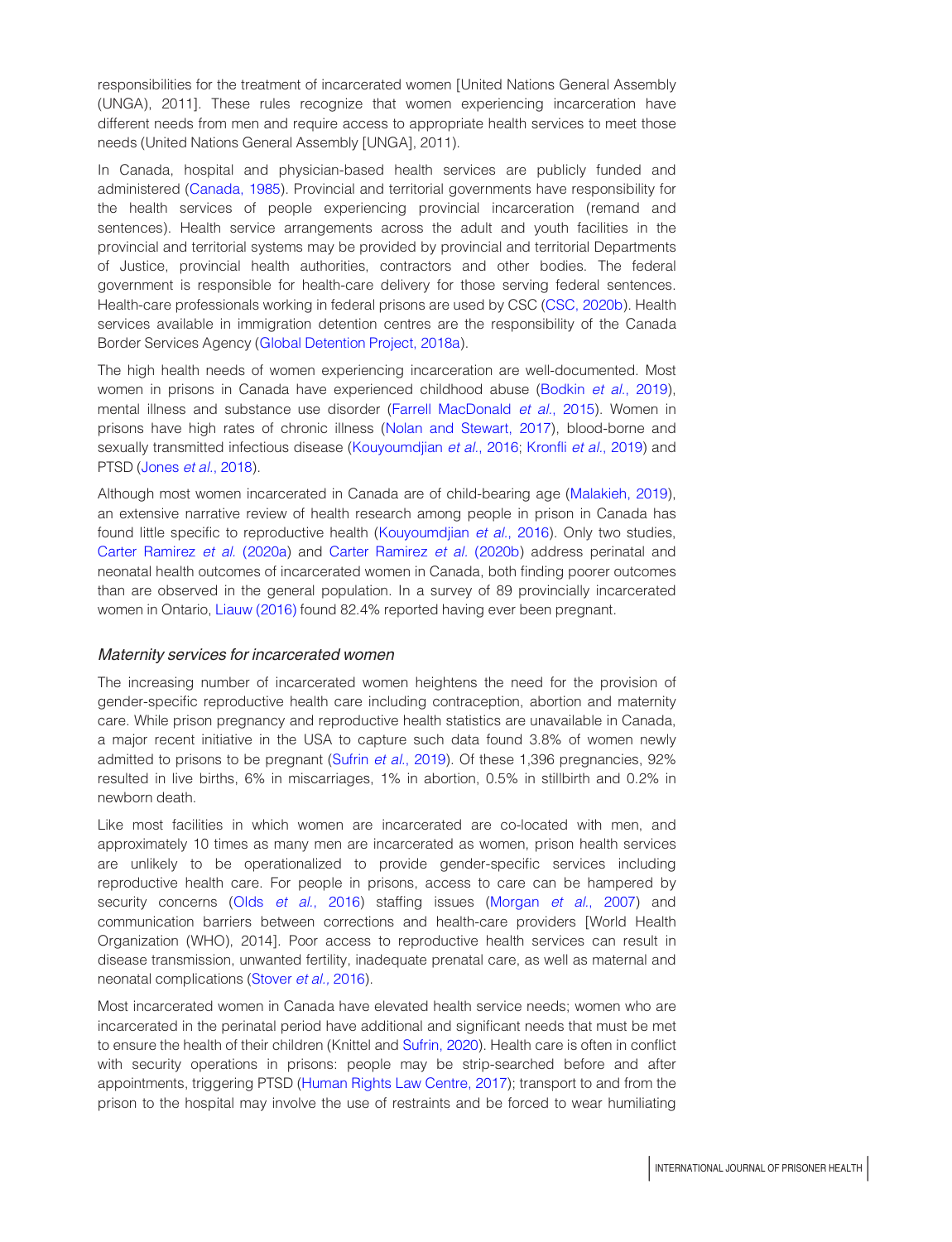orange jumpsuits [\(Van Veeren, 2015\)](#page-16-3); and access to care may be interrupted due to security lock-downs [\(World Health Organization, 2014](#page-16-4)). When care is necessary but not emergent such as routine prenatal assessment and ultrasound, it is vulnerable to being overlooked in the chaotic, violent and stressed context of prisons, particularly those populated mostly by men. Furthermore, security-related delay or denial of care can cause significant harm to both mother and infant. Longer distances to the hospital are associated with higher rates of maternal and neonatal mortality ([Ravelli](#page-15-11) et al., 2011).

## Mother-child programmes in correctional facilities

Available research demonstrates most incarcerated women are mothers of children under the age of 18 [\(Glaze and Maruschak, 2010\)](#page-13-8). To reduce the harm to children associated with the incarceration of their mothers, many jurisdictions have residential programmes in which children can live with their mothers inside the prison [\(Paynter](#page-15-12) et al., 2020). In 2015, 70% of federally incarcerated women in Canada reported being mothers to minors under the age of 18 [\(Sapers, 2015\)](#page-15-13). There is no reliable provincial/territorial data about the numbers of people reporting to be mothers or parents.

CSC policy stipulates that the mother-child programme must be offered to all federally incarcerated women [\(CSC, 2016](#page-13-9)). The eligibility requirements for full-time participation require participants to be classified as minimum or medium security and be willing to involve Child Protection Services in their families, and children must be under the age of five [\(CSC, 2016\)](#page-13-9). [Brennan \(2014\)](#page-12-2) found the programme to be underused due to access barriers including prison overcrowding and the increasingly strict eligibility to participate. Over the past 17 years, only 125 women have applied to the programme, with 108 applications accepted [\(Office of the Correctional Investigator \[OCI\], 2019\)](#page-15-14). Participation information is not published by CSC.

The only provincial institution with a full-time residential mother-child programme is the Alouette Correctional Facility in British Columbia. This programme was closed from 2008–2016, reportedly because of administrative concerns that children could be endangered by the prison environment (Inglis v BC, 2013, BCSC 2309). It reopened after a 2013 ruling that its closure was unconstitutional [\(Inglis v BC, 2013](#page-14-9), BCSC 2309), however, there remain concerns that it is infrequently used ([Stueck, 2015](#page-15-15)). In 2013, an international roundtable was convened to develop guidelines for the mother-child programme to support maternal-child bonding [\(CCPHE, 2015\)](#page-13-10).

## Objectives

The authors of this paper are volunteers with a non-profit organization in Canada that provides support, education and advocacy for the reproductive health of people experiencing criminalization. The organization has found the lack of publicly available information and research about the maternity care experiences of women experiencing incarceration, their children and their access to health care and support services impedes the organization's service delivery and advocacy efforts.

The purpose of this scan was to create an inventory of correctional institutions for women that identifies access to maternity care and mother-child programmes. This project begins to fill the significant gaps in our knowledge about the health and parenting experiences of incarcerated people. Our aim was to create a baseline from which to build future policy, research and advocacy initiatives to enhance health care for people experiencing criminalization. In this project we asked four overarching questions:

- Where are incarcerated women and girls incarcerated?
- Who provides their health care?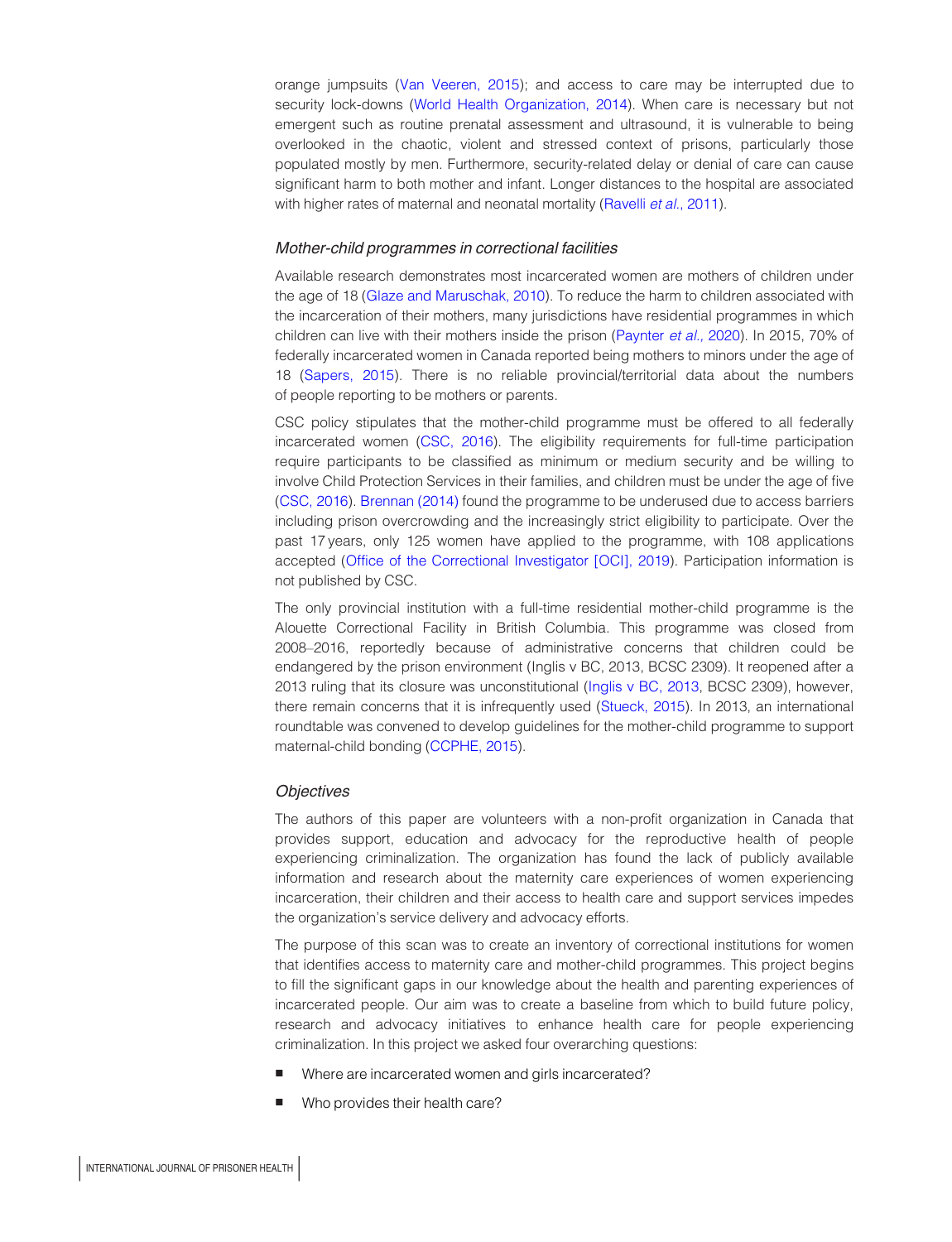- How physically close are these facilities in relation to maternity hospital care? And
- Do these facilities allow mothers and infants to remain together at the facility after birth in a residential mother-child programme?

## Methods

This scan was conducted in partnership with a volunteer, community-based, non-profit organization. The organization works to advance the rights of women experiencing incarceration to health. In conducting this scam, we are informed by the values of that organization. We valued different types of knowledge, including knowledge provided by people with lived experience of incarceration, institutional staff and community volunteers. The environmental scan was conducted by a research intern for the non-profit organization.

## **Methodology**

Environmental scans allow for the collation of various types of sources of knowledge ([Graham](#page-13-11) et al., 2008). The environmental scan method we used is described as Searching ([Choo, 2001\)](#page-13-12). This method relies on the assumption that the environment is analyzable, the search requires an investment of resources and that the scan actively intrudes on the environment. From a broad search involving detailed questions in a formal process, the output is described as Discovery [\(Choo, 2001\)](#page-13-12). The goal of the scan is to make sense of the objective reality of the environment and to shift organizational processes in response to this new knowledge. For the non-profit organization supporting this scan, these shifts in organizational processes could include: referring to, imitating or advocate against the approach to maternity services taken in a jurisdiction; or collecting data about how a particular health concern differently affects women experiencing incarceration. We sought information from internal and external sources using our existing relationships with stakeholders in the fields of women's health, prisoner rights, prison health research and by forging new connections. We did not concern ourselves with organizational hierarchies but rather sought our answers directly from representatives of these public institutions. We maintained an audit trail of contacts made and responses.

## Content

For this active environmental scan, we sought to create an inventory of institutions where women are incarcerated in Canada, including the following details: name, type of facility (federal, provincial, territorial, immigration detention, psychiatric and/or youth), the province or territory where it is located, whether the women's unit is co-located with men, total capacity (number of people the institution can incarcerate), capacity for women, presence of a mother-child programme, government body responsible for health care and distance to the nearest hospital with maternity services.

## Process

The first step in the environmental scan was to sketch out what we already knew from our experience in this sector. For example, we knew that every federal prison for women must, according to policy, include a mother-child programme [\(CSC, 2016](#page-13-9)). Then, working from the federal to the provincial level, we conducted an online search of the CSC website(s) ([CSC, 2020b](#page-16-2)) and the websites of the Provincial and Territorial Ministries or Departments of Justice (BC, no date; Alberta, 2020; [Manitoba, 2020;](#page-14-10) [Saskatchewan, 2020](#page-15-16); [Ontario, 2020](#page-15-17); New Brunswick, 2020; PEI, no date; Nova Scotia, 2020; [Newfoundland and Labrador, 2020](#page-14-11); [Office of the Auditor General, 2015;](#page-15-18) [Northwest Territories, 2020](#page-14-12); [Yukon, 2020](#page-16-5)). The degree of detailed information available about each facility varied according to jurisdiction. Few websites clearly stated which institutions were designated women-only or in which women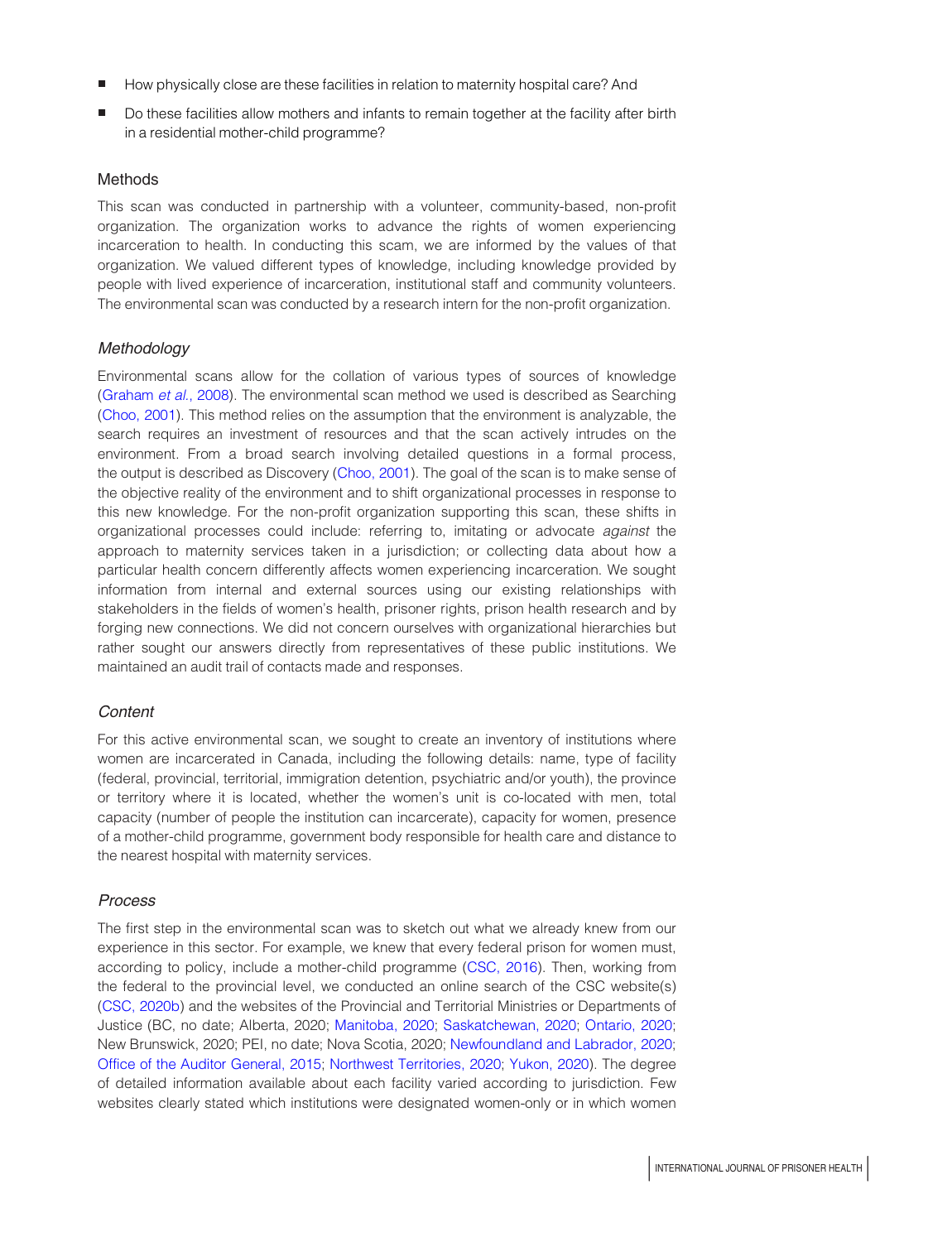were co-located with men, and few stated facility size. None of these websites stated which government department was responsible for health care in the facilities. Addresses and phone numbers for the facilities were readily available.

The next step in the environmental scan was to contact employees of CSC and the responsible Provincial and Territorial Ministries or Departments by phone and email. In every instance, the request for information by phone was redirected to a different person. Responses to queries varied by jurisdiction. Some employees returned calls and emails, answered all the questions and sometimes even volunteered supplementary information. In other cases, no response was provided despite repeated attempts and leaving several messages.

In cases where it was impossible to reach a representative of correctional services for jurisdiction, we contacted the local Elizabeth Fry Societies. Elizabeth Fry Societies are dedicated to supporting women and girls who experience criminalization and involvement with the justice system ([CAEFS, 2018](#page-12-3)). Services offered to vary by society. When contacted, these employees were well informed about prisons in their areas and were generous in sharing that information.

To determine how far women experiencing incarceration must travel for maternity care services we used the correctional facility addresses and Google Maps to determine nearby hospitals. Whether the hospital provided maternity services was determined by visiting the individual hospital websites and verifying their services, and telephoning the hospital if necessary.

## **Results**

## Correctional facilities for women

In total, the scan includes 72 facilities across the country in which women are incarcerated [\(Table 1](#page-6-0)). There are seven federal facilities for women including two healing lodges; none of these are women co-located with men. There are two federal psychiatric facilities, in Saskatchewan and Quebec, with capacity for both women and men. The three facilities specifically dedicated to immigration detention in Canada are located outside Montreal and Toronto and at the Vancouver Airport. The latter may hold people for up to 48 h. In each of these facilities, children are also held. There are 44 adult provincial facilities in which women are incarcerated; of these, 34 (79%) are co-located with men. Ontario has the most provincial/territorial facilities in which women are incarcerated, at 15.

There are 16 provincial/territorial youth facilities, all generally are coed. We did not include Paul Dojack Hall's youth facility in Saskatchewan because we learned through discussion with a nurse there that girls are all sent to Kilburn Hall (personal communication, staff nurse, Sept 30, 2020). The Manitoba Youth Centre specifies that it reserves 45 spaces for girls out of the total capacity of 150. Individuals in youth facilities may be older than 18 if they are serving a sentence that would take them beyond 18 years of age. Youth in custody are sometimes handled by different departments than adults in custody. For example, in Ontario, the Ministry of the Solicitor General is responsible for the custody and supervision of adults (18 and over years of age) who are serving a sentence of up to two years less a day or who are awaiting criminal proceedings, while the Ministry of Children, Community and Social Services (MCCSS) is responsible for youth in custody (12 to 17 years of age).

The process of conducting the scan demonstrated that women are an invisible population in the corrections landscape. Many facilities do not disclose their specific capacity for women. A very small unit for women may be connected to larger facilities for men, as in the Cape Breton Correctional Facility, which houses 96 men and "also operates, as needed, a fourbed dorm for adult women and a six-bed temporary detention facility for youth" [\(Nova](#page-14-13) [Scotia, 2013\)](#page-14-13). The Calgary Youth Centre is attached to the Adult Female Annex.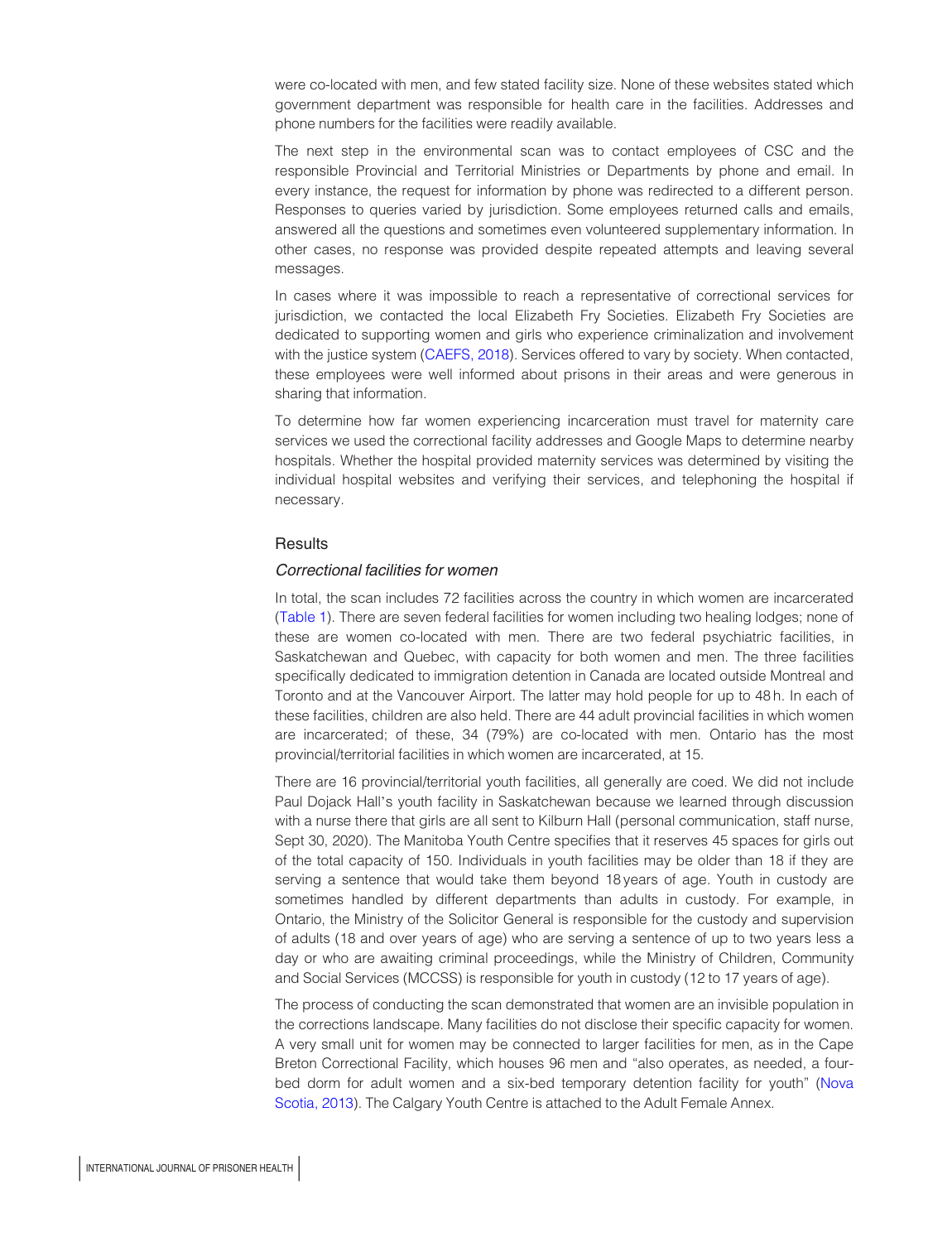<span id="page-6-0"></span>

|                         |                                                                                   |                                                                    | Table 1 Correctional facilities for women, proximity to maternity services, and presence of mother child program |                                                                      |
|-------------------------|-----------------------------------------------------------------------------------|--------------------------------------------------------------------|------------------------------------------------------------------------------------------------------------------|----------------------------------------------------------------------|
| Co-located<br>with men? | capacity<br>Total                                                                 | Capacity for<br>women                                              | Who provides health services?                                                                                    | services hospital (km)<br>Distance to maternity                      |
| $\frac{1}{2}$           |                                                                                   |                                                                    | Correctional Services Canada                                                                                     |                                                                      |
| $\frac{1}{2}$           | $\frac{8}{13}$                                                                    | 99<br>132                                                          | Correctional Services Canada                                                                                     | $\frac{1}{4}$ .7                                                     |
|                         |                                                                                   |                                                                    | Correctional Services Canada                                                                                     |                                                                      |
| 22                      | 215                                                                               | 215<br>60                                                          |                                                                                                                  | 7.3                                                                  |
|                         |                                                                                   |                                                                    | Correctional Services Canada                                                                                     | 132                                                                  |
|                         |                                                                                   | 167                                                                | Correctional Services Canada                                                                                     | 6.4                                                                  |
|                         |                                                                                   | $28$                                                               | Correctional Services Canada, Native Counselling Services of Alberta                                             | No address                                                           |
|                         |                                                                                   | 112                                                                | Correctional Services Canada                                                                                     | $\infty$                                                             |
|                         |                                                                                   | Not specific                                                       | Canadian Border Services Agency                                                                                  |                                                                      |
|                         |                                                                                   | <b>Vot specific</b>                                                | Canadian Border Services Agency-third party service vendor                                                       |                                                                      |
|                         | 8682884                                                                           | Not specific                                                       | Canadian Border Services Agency                                                                                  | $49902$<br>$4992$                                                    |
|                         |                                                                                   | Not specific                                                       | Correctional Services Canada                                                                                     |                                                                      |
| yes<br>Yes              |                                                                                   | <b>Vot specific</b>                                                | Correctional Services Canada                                                                                     | $12.2$<br>6.5                                                        |
|                         |                                                                                   | 26                                                                 | Department of Justice and Public Safety-Corrections Community Services                                           | 0.65                                                                 |
|                         |                                                                                   |                                                                    | Department of Justice and Public Safety- Corrections Community Services                                          | 4.4                                                                  |
|                         |                                                                                   | $48$                                                               | Nova Scotia Health Authority                                                                                     | 12.9                                                                 |
|                         |                                                                                   | $\circ$                                                            | Nova Scotia Health Authority                                                                                     | 11.5                                                                 |
|                         |                                                                                   | Not specific                                                       | Community and Correctional Services                                                                              | $\frac{1}{2}$                                                        |
|                         |                                                                                   | 56                                                                 | Horizon Health Services                                                                                          | 8.4                                                                  |
|                         | 8<br>8<br>8<br>8<br>8<br>8<br>8<br>8<br>8<br>8<br>8<br>8<br>8<br>8<br>8<br>8<br>8 | Not specific                                                       | ntegrated Health and Social Services Centres, Integrated University Health and                                   | 11.8                                                                 |
|                         |                                                                                   |                                                                    | Social Services Centres                                                                                          |                                                                      |
|                         | 250                                                                               | Not specific                                                       | ntegrated Health and Social Services Centres, Integrated University Health and                                   | $\overline{4}$                                                       |
|                         |                                                                                   |                                                                    | Social Services Centres                                                                                          |                                                                      |
|                         |                                                                                   |                                                                    | Correctional Services Division of the Ministry of the Solicitor General                                          | 1.2                                                                  |
|                         | $124$<br>$124$                                                                    | 124                                                                | Correctional Services Division of the Ministry of the Solicitor General                                          |                                                                      |
|                         | 1,184                                                                             | 49                                                                 | Correctional Services Division of the Ministry of the Solicitor General                                          | 5.1                                                                  |
|                         |                                                                                   |                                                                    | Correctional Services Division of the Ministry of the Solicitor General                                          | 61.4                                                                 |
|                         |                                                                                   | 1642                                                               | Correctional Services Division of the Ministry of the Solicitor General                                          |                                                                      |
|                         |                                                                                   | 56                                                                 | Correctional Services Division of the Ministry of the Solicitor General                                          | $14.2$<br>7.2                                                        |
|                         | $2358888858328325583778$                                                          |                                                                    | Solicitor General<br>Correctional Services Division of the Ministry of the                                       | $80 + 6$<br>$60 - 6$<br>$60 - 6$<br>$60 - 6$<br>$60 - 6$<br>$60 - 6$ |
|                         |                                                                                   |                                                                    | Solicitor General<br>Correctional Services Division of the Ministry of the                                       |                                                                      |
|                         |                                                                                   | 78024                                                              | Correctional Services Division of the Ministry of the Solicitor General                                          |                                                                      |
|                         |                                                                                   |                                                                    | Correctional Services Division of the Ministry of the Solicitor General                                          |                                                                      |
|                         |                                                                                   | 4                                                                  | Solicitor General<br>Correctional Services Division of the Ministry of the                                       |                                                                      |
|                         |                                                                                   | $\infty$                                                           | Solicitor General<br>Correctional Services Division of the Ministry of the                                       |                                                                      |
|                         |                                                                                   |                                                                    | Correctional Services Division of the Ministry of the Solicitor General                                          |                                                                      |
|                         |                                                                                   |                                                                    | Correctional Services Division of the Ministry of the Solicitor General                                          | 1.8                                                                  |
|                         |                                                                                   | $\infty \circ \overline{\mathcal{L}} \circ \overline{\mathcal{L}}$ | Correctional Services Division of the Ministry of the Solicitor General                                          | $4.9$<br>$4.9$                                                       |
|                         |                                                                                   |                                                                    | <b>Manitoba Justice Corrections Division</b>                                                                     |                                                                      |
|                         |                                                                                   |                                                                    | Manitoba Justice Corrections Division                                                                            | $\frac{0}{1}$                                                        |
|                         |                                                                                   |                                                                    | <b>Manitoba Justice Corrections Division</b>                                                                     | $\infty$                                                             |
|                         |                                                                                   |                                                                    |                                                                                                                  | (continued)                                                          |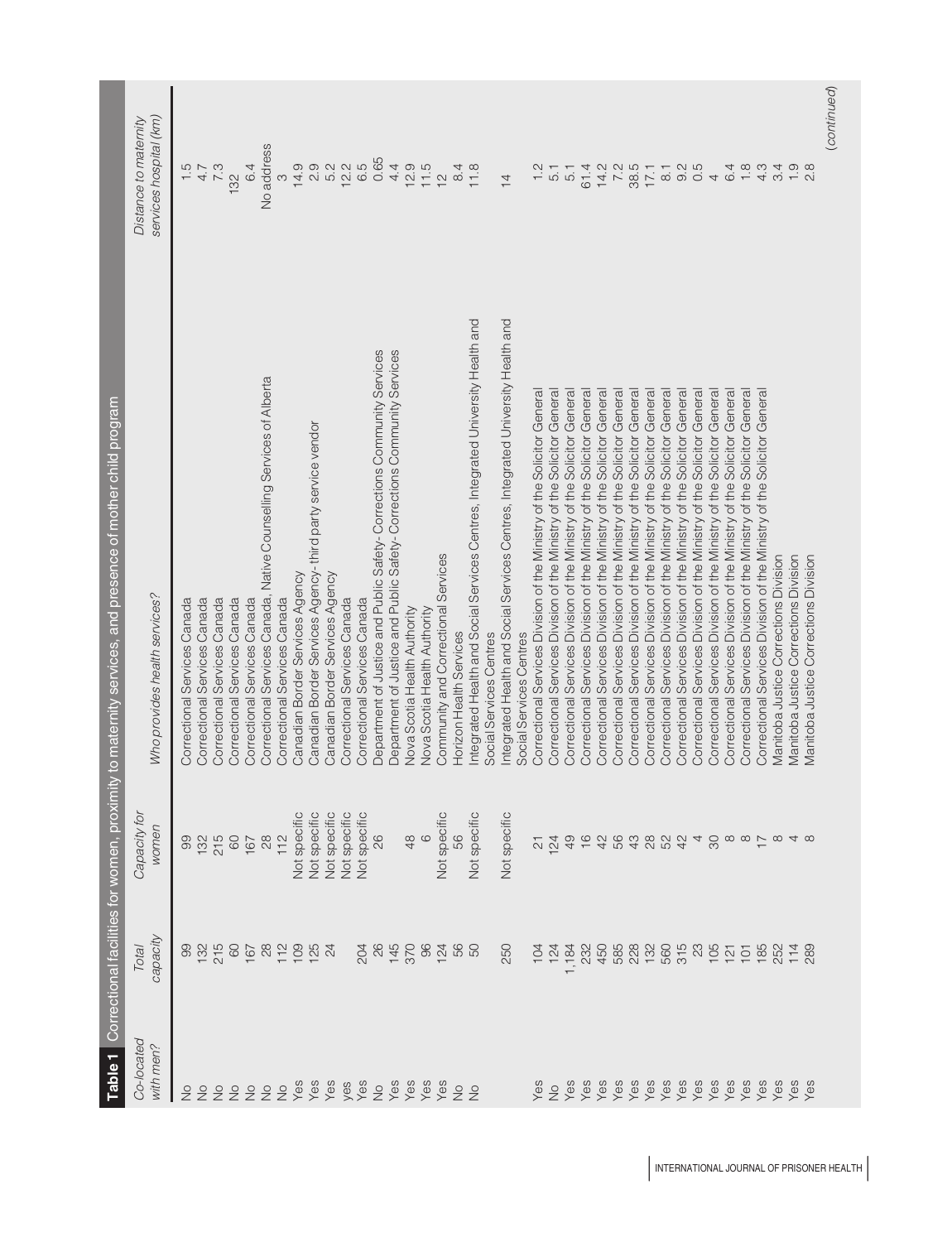| <b>Table</b>             |                   |                       |                                                                           |                                                 |
|--------------------------|-------------------|-----------------------|---------------------------------------------------------------------------|-------------------------------------------------|
| Co-located<br>with men?  | capacity<br>Total | Capacity for<br>women | Who provides health services?                                             | services hospital (km)<br>Distance to maternity |
| $\geq$                   | 196               | 196                   | Manitoba Justice Corrections Division                                     | 18.9                                            |
| $\frac{1}{2}$            | $\frac{6}{1}$     | $\frac{6}{1}$         | Ministry of Corrections and Policing                                      | 13.7                                            |
| $\frac{1}{2}$            | 320               | 320                   | Ministry of Corrections and Policing                                      | 6.5                                             |
| Yes                      | 427               | Not specific          | Alberta Health Services                                                   | 17.9                                            |
| $\stackrel{\circ}{\geq}$ | Not specific      | Not specific          | Alberta Health Services                                                   | 17.7                                            |
|                          | 546               | Not specific          | Alberta Health Services                                                   | 7.7                                             |
| Yes<br>Yes               | 395               | Not specific          | Alberta Health Services                                                   | $6.8$                                           |
| Yes                      | 249               | Not specific          | Alberta Health Services                                                   | 15.2                                            |
| ves<br>Yes<br>Yes        | 684               | Not specific          | Alberta Health Services                                                   | 18.1                                            |
|                          | 1952              | <b>Vot specific</b>   | Alberta Health Services                                                   | $\frac{1}{3}$ a $\frac{4}{4}$                   |
|                          | 103               | Not specific          | Alberta Health Services                                                   |                                                 |
| Yes                      | 146               | Not specific          | Alberta Health Services                                                   |                                                 |
| $\gtrsim$                | 315               | 315                   | BC Provincial Health Services Association                                 | 11.1                                            |
| Yes<br>Yes               |                   | $\frac{5}{5}$         | <b>BC Provincial Health Services</b>                                      | 34.4                                            |
|                          |                   | 25                    | <b>BC Provincial Health Services</b>                                      | $\overline{c}$                                  |
| $\frac{1}{2}$            |                   | $\infty$              | Nunavut Department of Health                                              | 23                                              |
| Yes<br>Yes               |                   |                       | Health and Social Services-Government of Northwest Territories            | Midwifery care only in Fort Smith               |
|                          | 190               | 33                    | Yukon Department of Justice                                               | $\overline{6}$ .                                |
|                          |                   |                       |                                                                           |                                                 |
| Yes<br>Yes               |                   | <b>Vot specific</b>   | Department of Justice and Public Safety-Corrections Community Services    | 91.9                                            |
|                          | 80                | <b>Vot specific</b>   | <b>WK Health Services</b>                                                 | 16.7                                            |
| Yes                      | $\frac{6}{5}$     | Not specific          | Health PEI                                                                | $\frac{3}{4}$ 4                                 |
| Yes                      |                   | <b>Vot specific</b>   | Horizon Health Services                                                   |                                                 |
| yes<br>Yes               |                   | Not specific          | Jnspecified                                                               | $\overline{4}$                                  |
|                          | 192               | <b>Vot specific</b>   | Ministry of Children, Community and Social Services-Youth Justice Service | 12.5                                            |
|                          |                   |                       | Division                                                                  |                                                 |
| $\frac{1}{2}$            |                   | Not specific          | Ministry of Children, Community and Social Services-Youth Justice Service | 4.4                                             |
|                          |                   |                       | Division                                                                  |                                                 |
| Yes                      | 150               | 45                    | Manitoba Justice Corrections Division                                     | $\overline{7.1}$                                |
| Yes                      | 45                | 22                    | Ministry of Corrections and Policing                                      | 3.6                                             |
| Yes                      | Not specific      | Not specific          | Alberta Health Services                                                   | 7.7                                             |
| Yes                      |                   |                       | Alberta Health Services                                                   | 11.8                                            |
| Yes                      |                   | Not specific          | <b>BC Provincial Health Services</b>                                      | 15.4                                            |
| Yes                      |                   | Not specific          | <b>BC Provincial Health Services</b>                                      | 10.9                                            |
| Yes                      | $\frac{6}{1}$     | Not specific          | Nunavut Department of Health                                              | 2.3                                             |
| yes<br>Yes               |                   | Not specific          | Not specific                                                              | 1.4                                             |
|                          | $\frac{1}{4}$     | Not specific          | Yukon Health and Social Services                                          |                                                 |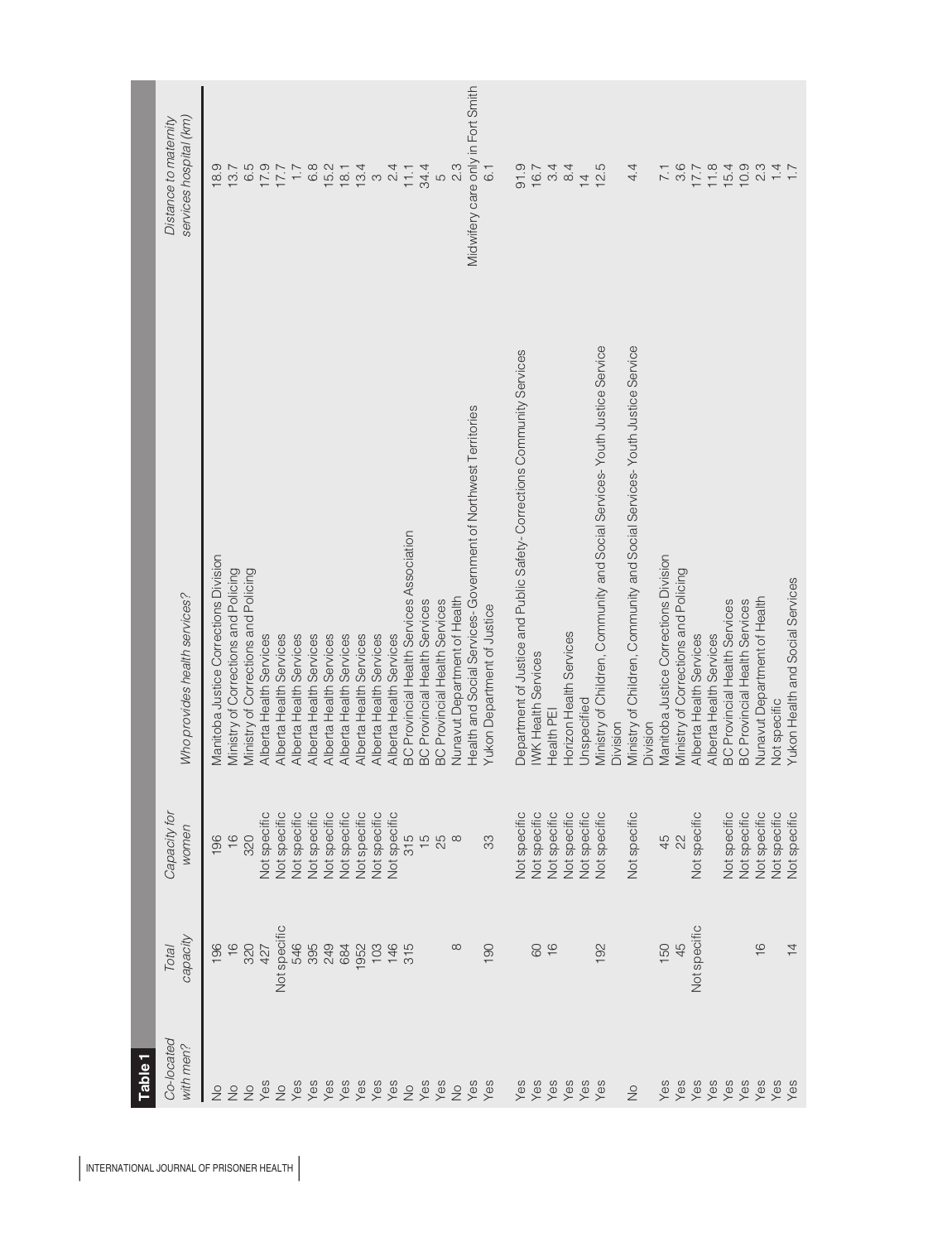In some provinces, no list of facilities for women was available. In the case of Ontario, it was necessary to contact the Ministry of the Solicitor General to receive a complete list. In the case of Newfoundland and Labrador, repeated attempts at contacting government officials failed. We learned from the Elizabeth Fry Society of Newfoundland and Labrador that women are being incarcerated in Her Majesty's Penitentiary, a provincial corrections facility for men, due to lack of space in the women's facility, the Newfoundland and Labrador Correctional Centre for Women. This was also reported in the news several years ago (The [Canadian Press, 2016](#page-13-13)).

## Mother child programmes

Each of the federal prisons for women reportedly has a mother-child programme, however, it was not clear how many children participate. There is a programme in only one provincial/ territorial facility, the Alouette Correctional Centre in BC. Two provinces responded to our questions about mother-child programmes. Manitoba Justice reported the Province's Women's Correctional Centre had instituted a mother-child programme in the past, but it was cancelled before any child participated, due to lack of referrals. They did not clarify how referrals are made or eligibility criteria. A representative of the Nunavut Department of Justice stated there was no mother-child programme at Nunavut Women's Correctional Centre because they "[...] have yet to see a need for it" (J. Deroy, personal communication, March 26, 2019).

# Health services

Responsibility for providing health care to people in prison varies across jurisdictions. CSC is responsible for providing health care to people experiencing federal incarceration [\(CSC,](#page-16-6) [2020a\)](#page-16-6). In Nova Scotia (Nova Scotia, 2020), New Brunswick (Personal communication, R. Ritchie, Superintendent of the New Brunswick Women's Correctional Centre, October 10, 2019), British Columbia ([British Columbia, 2017](#page-12-4)) and Alberta (Personal communication, T. Grzech, Alberta Corrections, April, 2019), the provincial health authority uses the healthcare providers who care for people in provincial prisons. In some cases, the shift of responsibility to the health authority is recent and in response to concerns about the quality of care ([Metcalfe, 2018\)](#page-14-14). Newfoundland is amid a shift in responsibility (Personal communication, S. Michellin, Assistant Superintendent, NL Correctional Centre for Women, July 4, 2019). In Prince Edward Island health-care providers collaborate with Health PEI, the health authority, but are used by Community and Correctional Services (Personal communication, S. Ellis, Manager, October 7, 2019). In Ontario, health staff is used by the Ministry for Community Safety and Correctional Services (personal communications, Ministry of the Solicitor General, April 8, 2019). Manitoba Corrections uses a health-care staff for its facilities (Personal communication, E. Klassen, Director of Operations, April 1, 2019). The Department of Justice is responsible for the provision of health services in facilities in the Yukon (Personal communication, T. Murray, Deputy Superintendent, Whitehorse Correctional Centre, April 1, 2019). Health care for youth may be different still: in Nova Scotia, the health services for provincially incarcerated adults are provided by the provincial health authority, while health services at the Youth Centre are provided by the IWK Health Centre, a different authority specific to pediatric and maternity services (IWK Health Centre, 2020).

The distance between the facilities and the nearest hospital with maternity services varied considerably. For example, it is only 1.5 km from the Nova Institution for Women federal prison to the Colchester East Hants Hospital in Truro, Nova Scotia, while it is over 132 km from the Okimaw Ochi Healing Lodge in Maple Creek, Saskatchewan to the nearest maternity hospital, located in Medicine Hat, Alberta.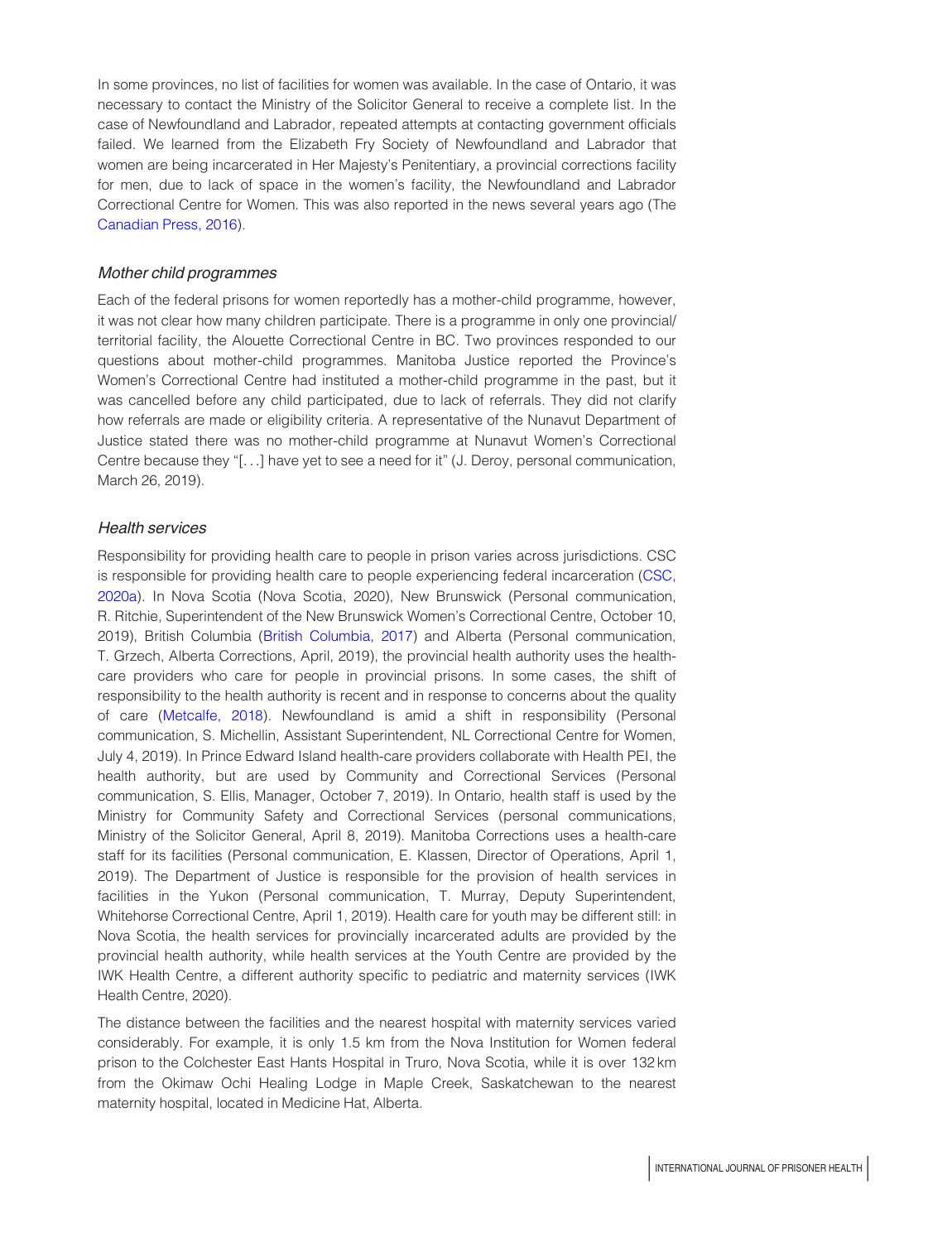## **Discussion**

#### Where the women are: invisibility and co-location

In most provincial institutions, women are co-located with men. In some cases, the capacity for women in these facilities is quite small. For instance, two Ontario jails have the capacity to house eight women each, with a total population of over 100. Being one of a small number of women in a large facility imprisoning a larger men's population can be isolating and may result in inadequate access to women's health services ([Braithwaite, Treadwell](#page-12-5) [and Arriola, 2005\)](#page-12-5). Co-locating a small women's population with a larger men's provincial facility may create unique problems. Health-care staff may lack specialization in women's health matters [\(Besney](#page-12-6) et al., 2018). Even with awareness of women's needs and histories of trauma, attempts to adjust prison spaces to address them may be futile due to the overarching hostility of the environment ([Jewkes](#page-14-15) et al., 2019). A comprehensive list of facilities designated for women may allow researchers and advocates to further investigate the influence of these types of concerns.

Despite increasing attention to immigration detention in the USA (Cho [et al.,](#page-13-14) 2020; [Von](#page-16-7) [Werthern](#page-16-7) et al., 2018) the policies and practices in Canada are poorly understood. Immigration is one of the most complex areas with respect to governance and health oversight, making health research with this population challenging. We were unable to find sex or gender-disaggregated data about populations kept in immigration facilities, nor their predominant health concerns and maternity care needs.

Youth is a very small population of incarcerated people in Canada and girls makeup only 24% of girls experiencing incarceration ([Malakieh, 2019\)](#page-14-0). There are facilities that incarcerate girls in each province and territory, however, only one, the Manitoba Youth Centre, specified the percentage of its capacity dedicated to girls: 30%. Manitoba is a troubling outlier with respect to the incarceration of youth. Despite only 4% of the population of children 15–19 years of age living in Manitoba [\(Statistics Canada](#page-15-4), [2016a, 2016b](#page-15-5)), the province has 24% of the youth experiencing incarceration in the country ([Malakieh, 2019](#page-14-0)). While nationally 35% of incarcerated youth identify as Indigenous ([Department of Justice,](#page-13-15) [2018\)](#page-13-15), in Manitoba, that number is 80% [\(Grabish and Monkman, 2018](#page-13-16)). Incarceration of youth has lifelong consequences: incarceration as a youth is associated with mental health issues as an adult ([Barnert](#page-12-7) et al., 2017) and many youth who experience convictions are at risk of experiencing conviction again as an adult. Therefore, the disproportionate criminalization of Indigenous youth is a harmful practice that requires urgent attention.

There are no reliable statistics on pregnancy rates among incarcerated youth in Canada. A recent study in Georgia in the USA found 25.5% of girls experiencing incarceration had ever been pregnant (Gray et al.[, 2016](#page-13-17)). In Canada, the rate of adolescent pregnancy is approximately 14 per 1,000 or 1.4% ([Fleming](#page-13-18) et al., 2015). While unfortunately not disaggregated by sex or gender, a 2013 study found 35% of youth experiencing incarceration in British Columbia had "been pregnant or caused a pregnancy" [\(McCreary](#page-14-16) [Centre Society, 2014,](#page-14-16) p. 29). Of youth in the study who reported being sexually active, 67% had more than 6 partners. More than 65% had never used a condom during sexual intercourse. Clearly, girls experiencing incarceration face far greater sexual health risks and risk of unplanned pregnancy than the general population. It is critical that researchers examine the health needs of girls experiencing incarceration, and that they receive sexual and reproductive health-care that not only meets professional standards of acceptability but is culturally safe.

## Mother child programmes

As we expected, we found only one provincial prison that operates a mother-child programme, at Alouette. In Inglis v BC (2013), Madam Justice Ross ruled the decision to close that programme in 2008 violated the women's and their children's constitutional rights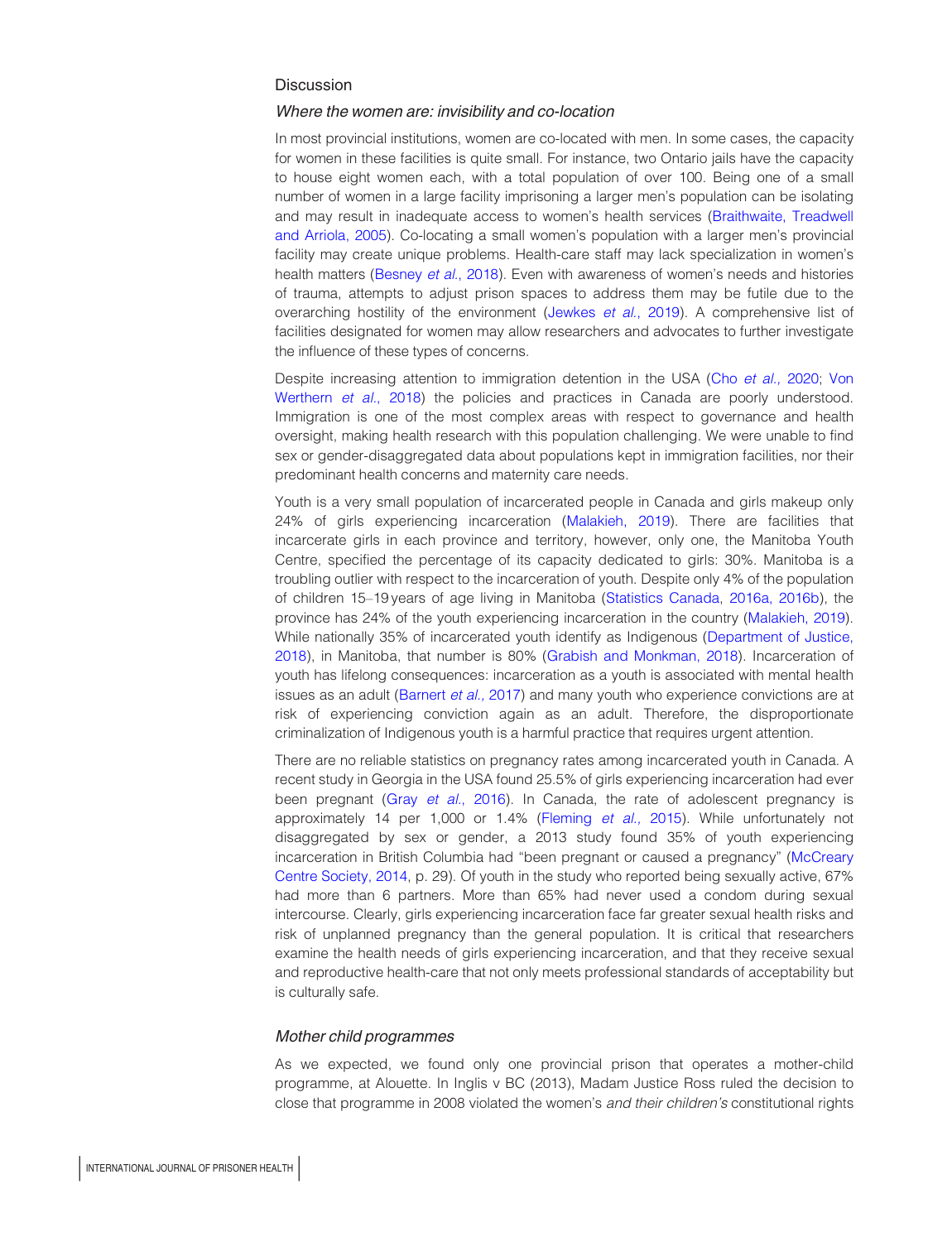to equality and liberty. The ruling also recognizes that separation from their incarcerated mother is not in the Best Interests of the Child [United Nations General Assembly (UNGA), 1989]. The reinstatement of the mother-child programme at Alouette did not result in the creation of programmes in other provinces/territories. Reinstating a programme is a different hurdle than creating a new one; Justice Ross' decision was based on the unfairness of the decision to close the programme, not the unfairness of a general practice in women's prisons to separate mothers and children. Despite its reinstatement, the Alouette programme is infrequently used. As in the federal programme, strict eligibility criteria and increased surveillance required of participants are disincentives to participate ([Miller, 2013](#page-14-17)).

Prisons in Canada do not routinely collect information about women's children; it is not known how many incarcerated women have pre-school age children that could participate in the mother-child programme, how many pregnant incarcerated women give birth and lose access to their children or how many of these children end up in foster care. The incarceration of women in Canada is a continuation of colonial, racist attitudes towards Indigenous mothers and of systemic state interference in their families and communities ([National Inquiry into Murdered and Missing Women and Girls, 2019\)](#page-14-18). Rather than advance mother-child programmes, the risks of maternal incarceration to child well-being should prompt exploration of alternatives to prisons.

## Responsibility for health services

At the federal and provincial/territorial levels, legislation stipulates that governments are responsible for the health of people in prison. The United Nations Standard Minimum Rules for the Treatment of Prisoners (the "Mandela Rules") ([UNGA, 2015\)](#page-16-8) and Bangkok Rules both require governments to provide people in prison with health-care equal to those found in the community. Oftentimes, to advocate for a type of care in a facility it is necessary to demonstrate it is available elsewhere. For example, advocacy for curative Hepatitis C virus treatment in provincial facilities argues that the federal service provides this care ([Kronfli](#page-14-4) et al.[, 2019\)](#page-14-4). Understanding what health services are available and where is limited by the heterogenous responsibility for health in prisons across Canada.

People experiencing incarceration are indisputably a population with high health-care needs, experiencing backgrounds and histories of deprivation, abuse, poverty, trauma, homelessness, substance use and mental and physical illness [\(Kouyoumdjian](#page-14-3) et al., 2016). Poor prisoner health has negative repercussions for the health of the community at large ([Restum, 2005\)](#page-15-19). While health services are a minor determinant of health, varying access and policies across jurisdictions impede understanding of health services and experiences.

There is no evidence that health service provision under Justice versus Health departments (or vice versa) ameliorates outcomes, nor has there been much research to measure any differences in health outcomes based on Ministry responsible. Reportedly, complaints have fallen in British Columbia's provincial jails, as the health services were transferred from a private contractor to the province's health authority in 2017 ([Metcalfe, 2018](#page-14-14)). As services shift from one department to another such as is currently underway in Newfoundland, measuring changes in outcomes, even as basic as complaints, may be illustrative.

## Maternity services

Our review finds that people incarcerated in prisons for women in Canada face distances of up to 132 km to a hospital with maternity services, putting these women and their infants at elevated risk of negative outcomes. The studies by [Carter Ramirez](#page-13-5) et al. (2020a) and [Carter](#page-13-6) [Ramirez](#page-13-6) et al. (2020b) provide the first quantitative evidence in Canada of the harm of incarceration to perinatal and neonatal health. There are no known guidelines for the perinatal care of incarcerated women in Canada ([Alirezaei and Roudsari, 2020\)](#page-12-8). The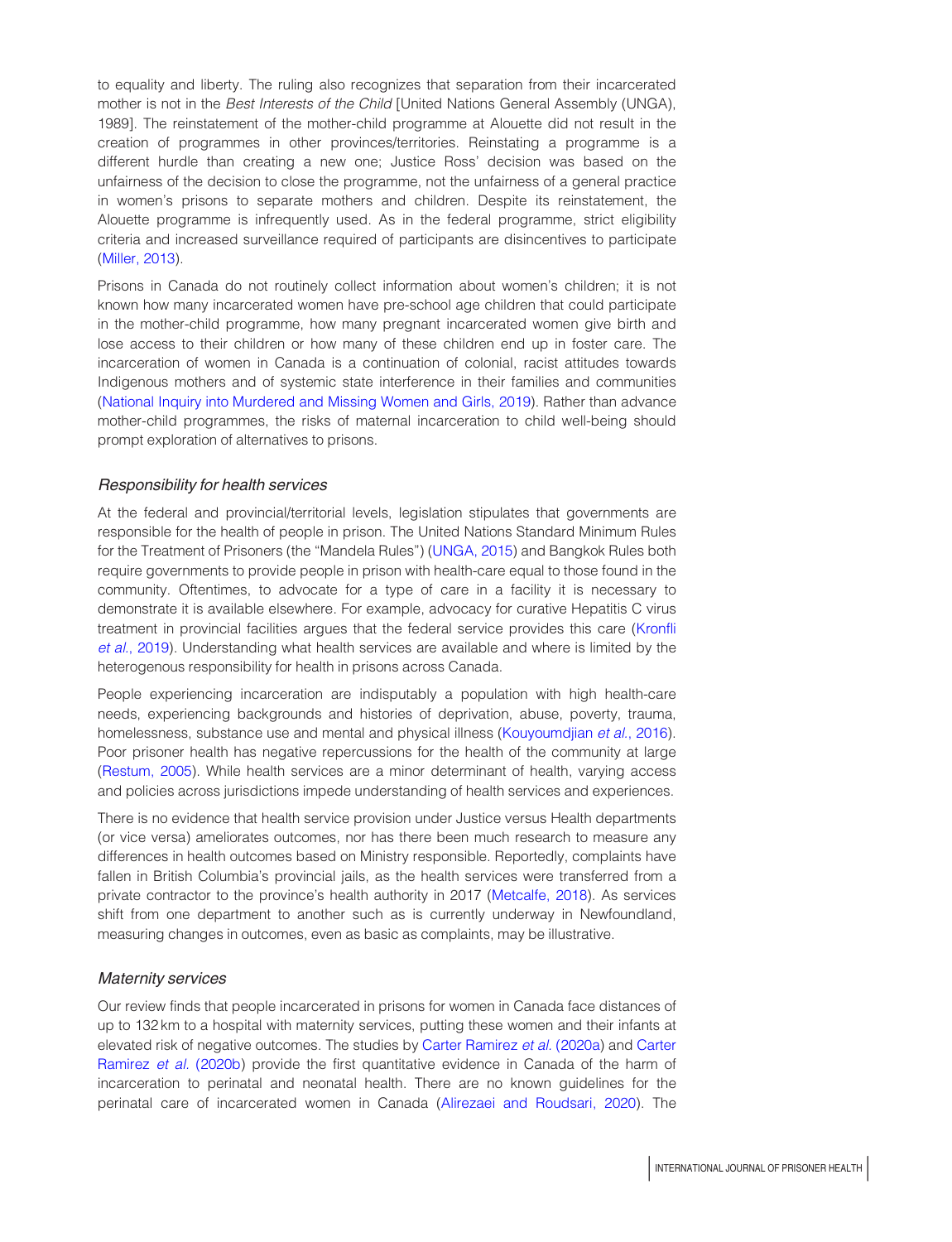inventory we created here can be used to support data collection and guidelines development across jurisdictions and enhance our understanding of sexual and reproductive health experiences and care for populations experiencing incarceration.

## Inconsistency and opacity

This scan demonstrates inconsistency across the institutions or their governing departments with respect to access to basic information. As public institutions, there must be greater accountability from prisons to inquiries about this information. Incarcerated people are members of the public and must be part of our efforts to monitor and address public health.

## Limitations

This inventory is a starting point and has several limitations. Several times during the compilation of the institution inventory we stepped back and evaluated the kinds of institutions to include. Our goal was to build a picture of where and under what conditions women and girls are being incarcerated in Canada. We found that it was necessary to broaden our scope to include many different types of institutions, including immigration detention centres and youth correctional facilities. However, we did not include police lockup, courthouse cells or involuntary psychiatric units. We are not able to track to what extent women may be held unofficially in prisons designated for men such as is the case at Her Majesty's in Newfoundland. Although non-citizens may be held in provincial facilities [\(Bensadoun, 2019;](#page-12-9) [Global Detention Project,](#page-13-3) [2018a, 2018b](#page-13-19)), we do not know their numbers by sex or gender.

Although we attempted to include all facilities designated for women, there is no statistical reporting available regarding trans and nonbinary people in these sites. We did not include the facilities designated for men in which trans and non-binary persons are held. Trans and nonbinary populations experience layers of social oppression, including the potential harm of incarceration in an institution that is not gender-affirming. Their needs for inclusive healthcare are inadequately addressed in Canada, and no information is available regarding their health experiences in Canadian correctional facilities. There is a need for additional research and improved reporting for these populations.

The lack of clarity regarding where and how women are incarcerated across the country limits researchers and advocates the ability to systematically survey or assess women's health or any other aspect of women's experience of incarceration. We may be missing something because of the lack of a database with which to compare. There are urgent questions we failed to ask: how many segregation cells or "secure intervention units" are in each facility? How does each facility allocate maximum, medium and minimum-security levels? To what extent does overflow occur or the practice of "double-bunking"? What are the sex and gender differences in rates of remand/pretrial custody in provincial facilities?

As this project was conceived as an environmental scan to gather basic information to support future research, ethics approval was not sought. Future research could involve surveys and interviews with facility representatives and women experiencing incarceration, with ethics approval.

Because of the complexity of the issue and its multi-jurisdictional and multi-departmental nature, no one had created such an inventory before and it is unclear who is optimally suited to maintain it. It is likely to shift regularly. New jails are already being built: Prince Edward Island is constructing a women's facility and the Government of Nova Scotia plans for a new jail on Cape Breton Island.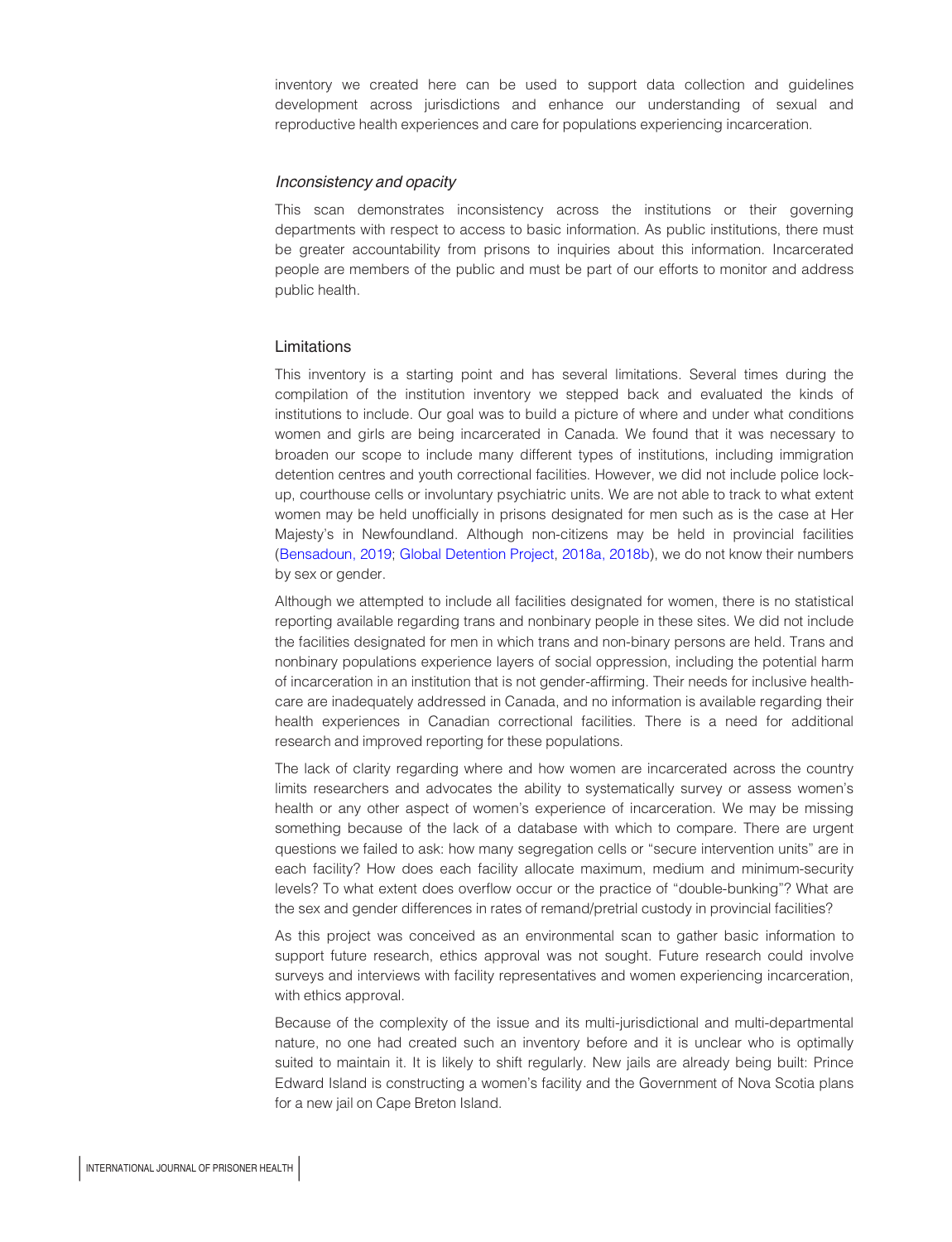# Conclusion

The objective of this environmental scan was to create a comprehensive inventory to fill a practical gap in knowledge of where women were incarcerated in Canada, who was responsible for their health services and where they could seek maternity services. Our intention is for the inventory to power advocacy, research and policy efforts. Although this scan is an important first step towards this objective, the data we have collected, particularly on co-location and capacity, must be enhanced.

With increasing numbers of incarcerated women, it is also important to examine how women experiencing incarceration access health services. This inventory is a first step to collect sex and gender-disaggregated information related to the health of people in prison across jurisdictions. Further research is needed on the health team composition in each site such as the inclusion of doulas, midwives, nurse practitioners and other providers with sexual and reproductive health specializations; access to culturally safe and traditional care; and policies and procedures governing transport and personal searches of people in prisons to health-care services.

The invisibility of women in prisons across Canada at all levels of government impedes women's equal access to health and other services. This invisibility also limits researchers, health professionals and advocates' ability to understand and assess the experiences of women in prisons in Canada. Identifying where women are and what they do or do not have access to is but a bare minimum step to exploring inequities and solutions such as community-based alternatives to incarceration.

## **References**

Alberta (2020), "Adult correctional remand centres", available at: [www.alberta.ca/adult-correctional](http://www.alberta.ca/adult-correctional-remand-centres.aspx)[remand-centres.aspx](http://www.alberta.ca/adult-correctional-remand-centres.aspx)

<span id="page-12-8"></span>Alirezaei, S. and Roudsari, R. (2020), "Promoting health care for pregnant women in prison: a review of international guidelines", Iranian Journal of Nursing and Midwifery Research, Vol. 25 No. 2, pp. 91-101.

<span id="page-12-7"></span>Barnert, E., Dudovitz, R., Nelson, B., Coker, T., Biely, C., Li, N. and Chung, P. (2017), "How does incarcerating young people affect their adult health outcomes?", Pediatrics, Vol. 139 No. 2, doi: [10.1542/](http://dx.doi.org/10.1542/peds.2016-2624) [peds.2016-2624.](http://dx.doi.org/10.1542/peds.2016-2624)

<span id="page-12-9"></span>Bensadoun, E. (2019), "How immigration detention centres work in Canada. CTV news", available at: [www.ctvnews.ca/canada/how-immigration-detention-centres-work-in-canada-1.4497688](http://www.ctvnews.ca/canada/how-immigration-detention-centres-work-in-canada-1.4497688)

<span id="page-12-6"></span>Besney, J., Angel, C., Pyne, D., Martell, R., Keenan, L. and Ahmed, R. (2018), "Addressing women's unmet health care needs in a Canadian remand center: catalyst for improved health? ", Journal of Correctional Health Care, Vol. 24 No. 3, pp. 276-294.

<span id="page-12-1"></span>Bodkin, C., Pivnick, L., Bondy, S., Ziegler, C., Martin, R., Jernigan, C. and Kouyoumdjian, F. (2019), "History of childhood abuse in populations incarcerated in Canada: a systematic review and Metaanalysis", American Journal of Public Health, Vol. 109 No. 3, pp. E1-E11.

<span id="page-12-5"></span>Braithwaite, R., Treadwell, H. and Arriola, K. (2005), "Health disparities and incarcerated women: a population ignored", American Journal of Public Health, Vol. 95 No. 10, pp. 1679-1681.

<span id="page-12-2"></span>Brennan, S. (2014), "Canada's Mother-Child program: examining its emergence, usage and current state", Canadian Graduate Journal of Sociology and Criminology, Vol. 3 No. 1, pp. 11-33.

<span id="page-12-4"></span>British Columbia (2017), "A profile of BC corrections", available at: [www2.gov.bc.ca/assets/gov/law](http://www2.gov.bc.ca/assets/gov/law-crime-and-justice/criminal-justice/corrections/reports-publications/bc-corrections-profile.pdf)[crime-and-justice/criminal-justice/corrections/reports-publications/bc-corrections-profile.pdf](http://www2.gov.bc.ca/assets/gov/law-crime-and-justice/criminal-justice/corrections/reports-publications/bc-corrections-profile.pdf)

British Columbia (2020), "Correctional centres", available at: [www2.gov.bc.ca/gov/content/justice/](http://www2.gov.bc.ca/gov/content/justice/criminal-justice/corrections/correctional-centres) [criminal-justice/corrections/correctional-centres](http://www2.gov.bc.ca/gov/content/justice/criminal-justice/corrections/correctional-centres)

<span id="page-12-0"></span>Canada (1985), "Canada health act", available at: [https://laws-lois.justice.gc.ca/eng/acts/c-6/page-1.](https://laws-lois.justice.gc.ca/eng/acts/c-6/page-1.html) [html](https://laws-lois.justice.gc.ca/eng/acts/c-6/page-1.html)

<span id="page-12-3"></span>Canadian Association of Elizabeth Fry Societies (2018), "About Us", available at: [www.caefs.ca/](http://www.caefs.ca/about-us/) [about-us/](http://www.caefs.ca/about-us/)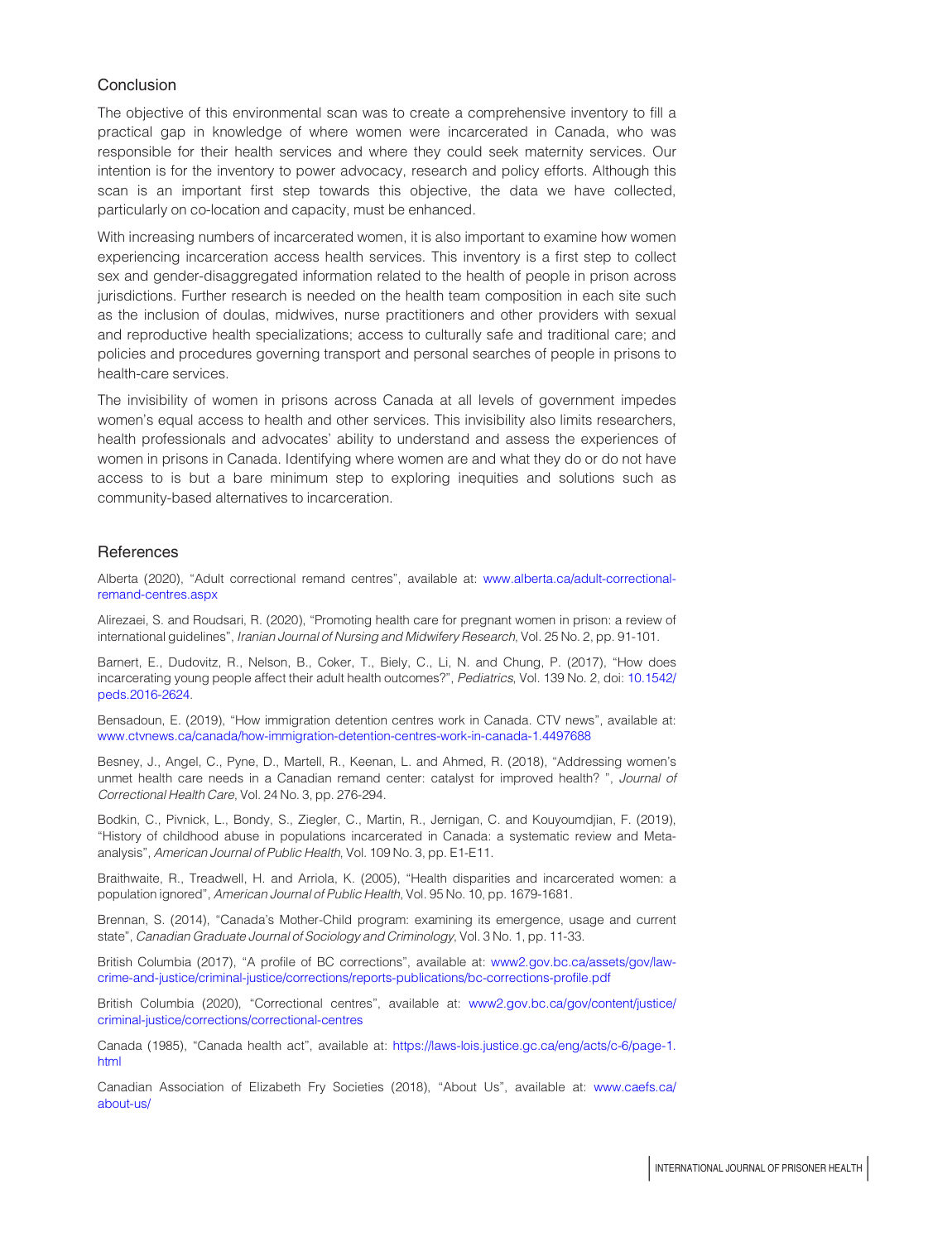<span id="page-13-0"></span>Canadian Institute for Health Information (2020), "Hospital stays in Canada", available at: [www.cihi.ca/en/](http://www.cihi.ca/en/hospital-stays-in-canada) [hospital-stays-in-canada](http://www.cihi.ca/en/hospital-stays-in-canada)

<span id="page-13-13"></span>Canadian Press (2016), "Overcrowding blamed as females to be held at men's penitentiary in newfoundland", Macleans, available at: [www.macleans.ca/news/canada/overcrowding-blamed-as](http://www.macleans.ca/news/canada/overcrowding-blamed-as-females-to-be-held-at-mens-penitentiary-in-newfoundland/)[females-to-be-held-at-mens-penitentiary-in-newfoundland/](http://www.macleans.ca/news/canada/overcrowding-blamed-as-females-to-be-held-at-mens-penitentiary-in-newfoundland/)

<span id="page-13-2"></span>Canada Border Services Agency (CBSA) (2020), "Annual detention- fiscal year 2019 to 2020", available at: [www.cbsa-asfc.gc.ca/security-securite/detent/stat-2019-2020-eng.html](http://www.cbsa-asfc.gc.ca/security-securite/detent/stat-2019-2020-eng.html)

<span id="page-13-5"></span>Carter Ramirez, A., Liauw, J., Cavanagh, A., Costescu, D., Holder, L., Lu, H. and Kouyoumdjian, F. (2020a), "Quality of antenatal care for women who experience imprisonment in Ontario", JAMA Network Open, Vol. 3 No. 8, p. e2012576.

<span id="page-13-6"></span>Carter Ramirez, A., Liauw, J., Costescu, D., Holder, L., Lu, H. and Kouyoumdjian, F. (2020b), "Infant and maternal outcomes for women who experience imprisonment in Ontario, Canada: a retrospective cohort study", Journal of Obstetrics and Gynaecology Canada, Vol. 42 No. 4, pp. 462-472.e2.

<span id="page-13-14"></span>Cho, E. Tidwell Cullen, T. and Long, C. (2020), "Justice free zones: US immigration detention under the trump administration", available at: [www.hrw.org/sites/default/files/supporting\\_resources/justice\\_free\\_](http://www.hrw.org/sites/default/files/supporting_resources/justice_free_zones_immigrant_detention.pdf) [zones\\_immigrant\\_detention.pdf](http://www.hrw.org/sites/default/files/supporting_resources/justice_free_zones_immigrant_detention.pdf)

<span id="page-13-12"></span>Choo, C.W. (2001), "Environmental scanning as information seeking and organizational learning", Information Research, Vol. 7 No. 1, available at: <http://informationr.net/ir/7-1/paper112.html>

<span id="page-13-10"></span>Collaborating Centre for Prison Health and Education (CCPHE) (2015), "Guidelines for the implementation of mother-child units in Canadian correctional facilities", available at: [https://icclr.law.](https://icclr.law.ubc.ca/wp-content/uploads/2017/06/Guidelines_MCU_26AUG2015.pdf) [ubc.ca/wp-content/uploads/2017/06/Guidelines\\_MCU\\_26AUG2015.pdf](https://icclr.law.ubc.ca/wp-content/uploads/2017/06/Guidelines_MCU_26AUG2015.pdf)

<span id="page-13-9"></span>Correctional Services Canada (CSC) (2016), "Institutional mother child program", CD-768, available at: [www.csc-scc.gc.ca/politiques-et-lois/768-cd-en.shtml](http://www.csc-scc.gc.ca/politiques-et-lois/768-cd-en.shtml)

<span id="page-13-15"></span>Department of Justice (2018), "Spotlight on gladue: challenges, experiences, and possibilities in Canada's criminal justice system", available at: [www.justice.gc.ca/eng/rp-pr/jr/gladue/toc-tdm.html](http://www.justice.gc.ca/eng/rp-pr/jr/gladue/toc-tdm.html)

<span id="page-13-1"></span>Elwood Martin, R., Buxton, Smith, M. and Hislop, J., G. (2012), "The scope of the problem: the health of incarcerated women in BC", BC Medical Journal, Vol. 54 No. 10, pp. 502-508, available at: [https://bcmj.](https://bcmj.org/articles/scope-problem-health-incarcerated-women-bc) [org/articles/scope-problem-health-incarcerated-women-bc](https://bcmj.org/articles/scope-problem-health-incarcerated-women-bc)

<span id="page-13-4"></span>Farrell MacDonald, S., Gobeil, R., Biro, S.M., Ritchie, M.B., and Curno, J. (2015), Women Offenders, Substance Use, and Behaviour, Research Report R358. Correctional Services Canada, Ottawa, ON.

<span id="page-13-18"></span>Fleming, N., O'driscoll, T., Becker, G., Spitzer, R., Allen, L., Millar, D and Canpago Committee, R (2015), "Adolescent pregnancy guidelines", Journal of Obstetrics and Gynaecology Canada, Vol. 37 No. 8, pp. 740-756.

<span id="page-13-8"></span>Glaze, L. and Maruschak, L. (2010), "Parents in children and their minor children. Bureau of justice statistics", available at: https://biblioteca.cejamericas.org/bitstream/handle/2015/2976/Parents\_Prison [Minor\\_Children.pdf?sequence=1&isAllowed=y](https://biblioteca.cejamericas.org/bitstream/handle/2015/2976/Parents_Prison_Minor_Children.pdf?sequence=1&isAllowed=y)

<span id="page-13-3"></span>Global Detention Project (2018a), "Canada immigration detention", available at: [www.global](http://www.globaldetentionproject.org/countries/americas/canada) [detentionproject.org/countries/americas/canada](http://www.globaldetentionproject.org/countries/americas/canada)

<span id="page-13-19"></span>Global Detention Project (2018b), "Immigration detention in Canada: important reforms, ongoing concerns", available at: [www.globaldetentionproject.org/immigration-detention-in-canada-important](http://www.globaldetentionproject.org/immigration-detention-in-canada-important-reforms-ongoing-concerns)[reforms-ongoing-concerns](http://www.globaldetentionproject.org/immigration-detention-in-canada-important-reforms-ongoing-concerns)

<span id="page-13-16"></span>Grabish, A. and Monkman, L. (2018), "More than 80% of incarcerated Manitoba minors are indigenous", CBC, available at: [www.cbc.ca/news/canada/manitoba/indigenous-youth-incarceration-rates-manitoba-](http://www.cbc.ca/news/canada/manitoba/indigenous-youth-incarceration-rates-manitoba-1.4721468#:~:text=More&hx0025;20than&hx0025;2080&hx0025;25&hx0025;20of&hx0025;20incarcerated&hx0025;20Manitoba&hx0025;20minors&hx0025;20are&hx0025;20Indigenous)1.4721468#:-[:text=More%20than%2080%25%20of%20incarcerated%20Manitoba%20minors%20are%](http://www.cbc.ca/news/canada/manitoba/indigenous-youth-incarceration-rates-manitoba-1.4721468#:~:text=More&hx0025;20than&hx0025;2080&hx0025;25&hx0025;20of&hx0025;20incarcerated&hx0025;20Manitoba&hx0025;20minors&hx0025;20are&hx0025;20Indigenous) [20Indigenous](http://www.cbc.ca/news/canada/manitoba/indigenous-youth-incarceration-rates-manitoba-1.4721468#:~:text=More&hx0025;20than&hx0025;2080&hx0025;25&hx0025;20of&hx0025;20incarcerated&hx0025;20Manitoba&hx0025;20minors&hx0025;20are&hx0025;20Indigenous)

<span id="page-13-11"></span>Graham, P., Evitts, T. and Thomas-MacLean, R. (2008), "Environmental scans: how useful are they for primary care research?", Canadian Family Physician, Vol. 54 No. 7, p. 1022

<span id="page-13-17"></span>Gray, S., Holmes, C. and Bradford, K. (2016), "Factors associated with pregnancy among incarcerated African American adolescent girls", Journal of Urban Health, Vol. 93 No. 4, pp. 709-718.

<span id="page-13-7"></span>Human Rights Law Centre (2017), "Total control: ending the routine strip searching of women in victoria's prisons", available at: [https://static1.squarespace.com/static/580025f66b8f5b2dabbe4291/t/5a287bb50](https://static1.squarespace.com/static/580025f66b8f5b2dabbe4291/t/5a287bb50d9297f066fd588d/1512602586016/TC&hx002B;Report_Online.pdf) [d9297f066fd588d/1512602586016/TC](https://static1.squarespace.com/static/580025f66b8f5b2dabbe4291/t/5a287bb50d9297f066fd588d/1512602586016/TC&hx002B;Report_Online.pdf)+Report\_Online.pdf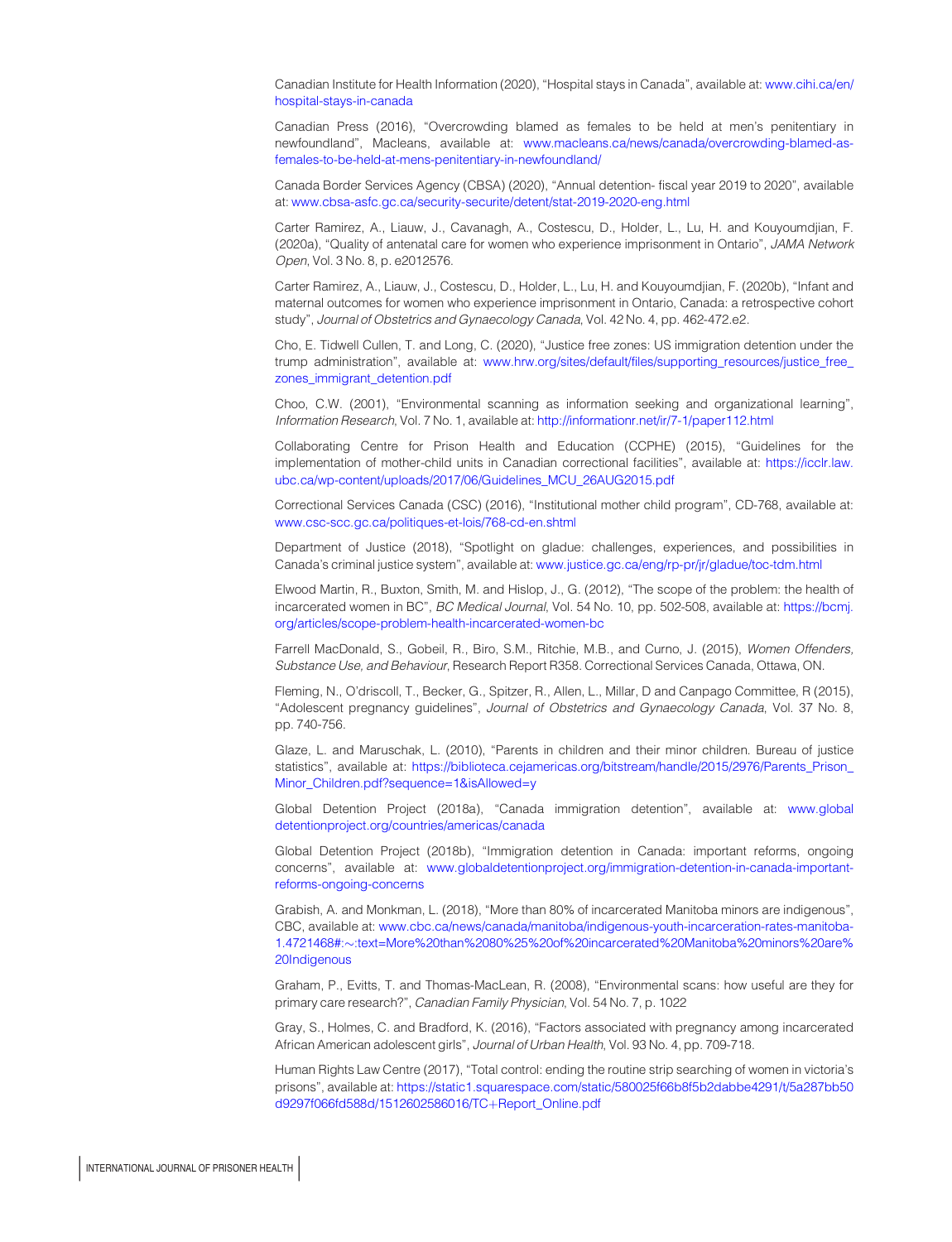<span id="page-14-9"></span>Inglis v BC (2013), "bcsc 2309", available at: [www.bccourts.ca/jdb-txt/SC/13/23/2013BCSC2309.htm](http://www.bccourts.ca/jdb-txt/SC/13/23/2013BCSC2309.htm)

IWK Health Centre (2020), "Youth forensic services", available at: [www.iwk.nshealth.ca/mental-health/](http://www.iwk.nshealth.ca/mental-health/secure-care-unit-0) [secure-care-unit-0](http://www.iwk.nshealth.ca/mental-health/secure-care-unit-0)

<span id="page-14-15"></span>Jewkes, Y., Jordan, M., Wright, S. and Bendelow, G. (2019), "Designing 'healthy' prisons for women: incorporating Trauma-Informed care and practice (TICP) into prison planning and design", International Journal of Environmental Research and Public Health, Vol. 16 No. 20,

<span id="page-14-5"></span>Jones, M., Worthen, M., Sharp, S. and Mcleod, D. (2018), "Bruised inside out: the adverse and abusive life histories of incarcerated women as pathways to PTSD and illicit drug use", Justice Quarterly, Vol. 35 No. 6, pp. 1004-1029.

<span id="page-14-8"></span>Knittel, A. and Sufrin, C. (2020), "Maternal health equity and justice for pregnant incarcerated women", JAMA Network Open, Vol. 3 No. 8, p. e2013096, doi: [10.1001/jamanetworkopen.2020.13096.](http://dx.doi.org/10.1001/jamanetworkopen.2020.13096)

<span id="page-14-3"></span>Kouyoumdjian, F., Schuler, A., Matheson, F.I. and Hwang, S.W. (2016), "Health status of prisoners in Canada: narrative review", Canadian Family Physician, Vol. 62 No. 3, pp. 215-222.

<span id="page-14-4"></span>Kronfli, N., Buxton, J., Jennings, L., Kouyoumdjian, F. and Wong, A. (2019), "Hepatitis C virus (HCV) care in Canadian correctional facilities: where are we and where do we need to be?", Canadian Liver Journal, Vol. 2 No. 4, pp. 171-183, available at: <https://canlivj.utpjournals.press/doi/full/10.3138/canlivj.2019-0007>

<span id="page-14-6"></span>Liauw, J., Foran, J., Dineley, B., Costescu, D. and Kouyoumdjian, F. (2016), "The unmet contraceptive need of incarcerated women in Ontario", Journal of Obstetrics and Gynaecology Canada, Vol. 38 No. 9, pp. 820-826.

McCormack, A. Millar, H. and Paddock, G. (2014), "The best interests of the child: strategies for recognizing and supporting canada's at-Risk population of children with incarcerated parents", University of Fraser Valley Centre for Safe Schools and Communities, available at: [https://cjr.ufv.ca/wp](https://cjr.ufv.ca/wp-content/uploads/2015/05/Children-with-Incarcerated-Parents_Amended.pdf)[content/uploads/2015/05/Children-with-Incarcerated-Parents\\_Amended.pdf](https://cjr.ufv.ca/wp-content/uploads/2015/05/Children-with-Incarcerated-Parents_Amended.pdf)

<span id="page-14-16"></span>McCreary Centre Society (2014), "Time out III: a profile of BC youth in custody", available at: [www.mcs.](http://www.mcs.bc.ca/pdf/Time_Out_III.pdf) [bc.ca/pdf/Time\\_Out\\_III.pdf](http://www.mcs.bc.ca/pdf/Time_Out_III.pdf)

<span id="page-14-1"></span>Macdonald, N. (2016), "Canada's prisons are the new residential schools", Macleans, available at: [www.](http://www.macleans.ca/news/canada/canadas-prisons-are-the-new-residential-schools/) [macleans.ca/news/canada/canadas-prisons-are-the-new-residential-schools/](http://www.macleans.ca/news/canada/canadas-prisons-are-the-new-residential-schools/)

<span id="page-14-0"></span>Malakieh, J. (2019), "Adult and youth correctional statistics", Statistics Canada, available at: [www150.](http://www150.statcan.gc.ca/n1/pub/85-002-x/2018001/article/54972-eng.htm) [statcan.gc.ca/n1/pub/85-002-x/2018001/article/54972-eng.htm](http://www150.statcan.gc.ca/n1/pub/85-002-x/2018001/article/54972-eng.htm)

<span id="page-14-10"></span>Manitoba (2020), "Adult correctional centres", available at: [www.gov.mb.ca/justice/commsafe/](http://www.gov.mb.ca/justice/commsafe/commsafediv/adult.html) [commsafediv/adult.html](http://www.gov.mb.ca/justice/commsafe/commsafediv/adult.html)

<span id="page-14-14"></span>Metcalfe, J. (2018), Presentation to the Dalhousie University Health Law Seminar, September 21, Halifax, Nova Scotia.

<span id="page-14-17"></span>Miller, A. (2013), "Prison health care inequality", Canadian Medical Association Journal, Vol. 185 No. 6, pp. E249-E25.

<span id="page-14-7"></span>Morgan, R., Steffan, J., Shaw, L. and Wilson, S. (2007), "Needs for and barriers to correctional mental health services: inmate perceptions", Psychiatric Services, Vol. 58 No. 9, pp. 1181-1186.

<span id="page-14-18"></span>National Inquiry into Murdered and Missing Women and Girls (2019), "Calls for justice", available at: [www.mmiwg-ffada.ca/final-report/](http://www.mmiwg-ffada.ca/final-report/)

New Brunswick (2020), "Corrections", available at: [www2.gnb.ca/content/gnb/en/departments/public](http://www2.gnb.ca/content/gnb/en/departments/public-safety/community_safety/content/corrections.html)[safety/community\\_safety/content/corrections.html](http://www2.gnb.ca/content/gnb/en/departments/public-safety/community_safety/content/corrections.html)

<span id="page-14-11"></span>Newfoundland and Labrador (2020), "Institutional service", available at: [www.gov.nl.ca/jps/corrections/](http://www.gov.nl.ca/jps/corrections/institutional-services/) [institutional-services/](http://www.gov.nl.ca/jps/corrections/institutional-services/)

<span id="page-14-2"></span>Nolan, A. and Stewart, L. (2017), "Chronic health conditions among incoming Canadian federally sentenced women", Journal of Correctional Health Care, Vol. 23 No. 1, pp. 93-103.

<span id="page-14-12"></span>Northwest Territories (2020), "Correctional facilities", available at: [www.justice.gov.nt.ca/en/correctional](http://www.justice.gov.nt.ca/en/correctional-facilities/#:~:text=There&hx0025;20are&hx0025;20three&hx0025;20territorial&hx0025;20correctional, for&hx0025;20male&hx0025;20and&hx0025;20female&hx0025;20inmates)facilities/#:-[:text=There%20are%20three%20territorial%20correctional,for%20male%20and%20female%](http://www.justice.gov.nt.ca/en/correctional-facilities/#:~:text=There&hx0025;20are&hx0025;20three&hx0025;20territorial&hx0025;20correctional, for&hx0025;20male&hx0025;20and&hx0025;20female&hx0025;20inmates) [20inmates](http://www.justice.gov.nt.ca/en/correctional-facilities/#:~:text=There&hx0025;20are&hx0025;20three&hx0025;20territorial&hx0025;20correctional, for&hx0025;20male&hx0025;20and&hx0025;20female&hx0025;20inmates)

<span id="page-14-13"></span>Nova Scotia (2013), "Cape Breton correctional facility", available at: [https://novascotia.ca/just/](https://novascotia.ca/just/Corrections/CBCF.asp) [Corrections/CBCF.asp](https://novascotia.ca/just/Corrections/CBCF.asp)

Nova Scotia (2020), "Corrections", available at: <https://novascotia.ca/just/Corrections/CNSCF.asp>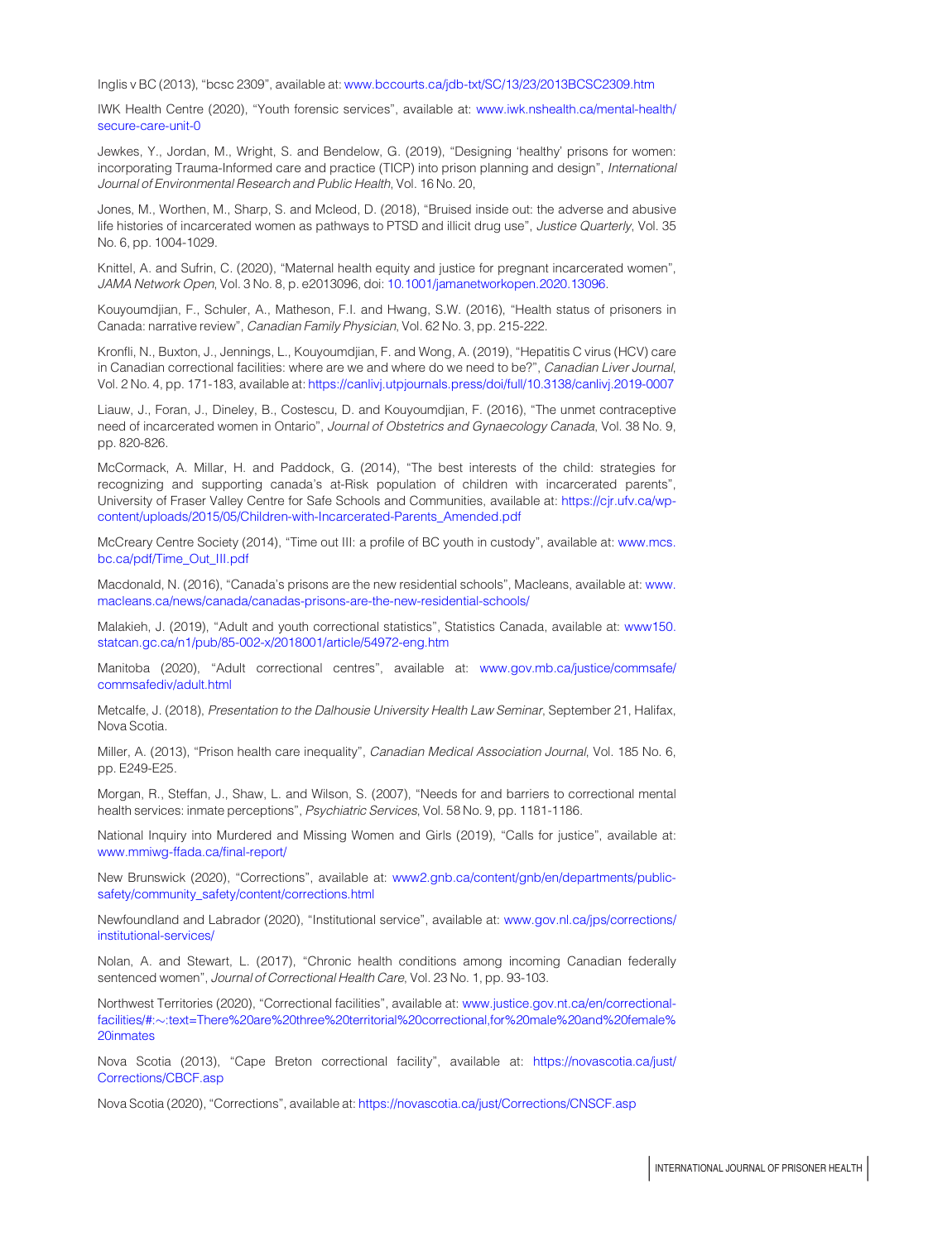<span id="page-15-18"></span>Office of the Auditor General (2015), "Corrections in Nunavut- Department of justice", available at: [www.](http://www.oag-bvg.gc.ca/internet/English/nun_201503_e_40255.html) [oag-bvg.gc.ca/internet/English/nun\\_201503\\_e\\_40255.html](http://www.oag-bvg.gc.ca/internet/English/nun_201503_e_40255.html)

<span id="page-15-14"></span>Office of the Correctional Investigator (OCI) (2019), "Presentation to the dialogue on children of incarcerated parents", January 24, Toronto, Ontario.

<span id="page-15-2"></span>Office of the Correctional Investigator (2020), "Annual report 2018-2019", available at: [www.oci-bec.gc.](http://www.oci-bec.gc.ca/cnt/rpt/annrpt/annrpt20182019-eng.aspx) [ca/cnt/rpt/annrpt/annrpt20182019-eng.aspx](http://www.oci-bec.gc.ca/cnt/rpt/annrpt/annrpt20182019-eng.aspx)

<span id="page-15-9"></span>Olds, J., Reilly, R., Yerrell, P., Stajic, J., Micklem, J., Morey, K. and Brown, A. (2016), "Exploring barriers to and enablers of adequate healthcare for indigenous Australian prisoners with cancer: a scoping review drawing on evidence from Australia, Canada and the United States", Health & Justice, Vol. 4 No. 1, p. 5.

<span id="page-15-17"></span>Ontario (2020), "Facilities locations and visiting hours", available at: [www.mcscs.jus.gov.on.ca/english/](http://www.mcscs.jus.gov.on.ca/english/corr_serv/facilitieslocationsandvisitinghours/facilities.html) [corr\\_serv/facilitieslocationsandvisitinghours/facilities.html](http://www.mcscs.jus.gov.on.ca/english/corr_serv/facilitieslocationsandvisitinghours/facilities.html)

<span id="page-15-12"></span>Paynter, M., Jefferies, K., McKibbon, S., Martin-Misener, R., Iftene, A. and Tomblin Murphy, G. (2020), "Mother child programs for incarcerated mothers and children and associated health outcomes: a scoping review", Canadian Journal of Nursing Leadership, Vol. 33 No. 1, pp. 81-99, doi: [10.12927/](http://dx.doi.org/10.12927/cjnl.2020.26189) [cjnl.2020.26189.](http://dx.doi.org/10.12927/cjnl.2020.26189)

<span id="page-15-0"></span>Public Safety Canada (2019), "Corrections and conditional release statistical overview 2018", available at: [www.publicsafety.gc.ca/cnt/rsrcs/pblctns/ccrso-2018/index-en.aspx](http://www.publicsafety.gc.ca/cnt/rsrcs/pblctns/ccrso-2018/index-en.aspx)

<span id="page-15-11"></span>Ravelli, A., Jager, K., De Groot, M., Erwich, J., Rijninks-van Driel, G., Tromp, M. and Mol, B. (2011), "Travel time from home to hospital and adverse perinatal outcomes in women at term in The Netherlands", BJOG: An International Journal of Obstetrics & Gynaecology, Vol. 118 No. 4, pp. 457-465.

<span id="page-15-3"></span>Reitano, J. (2017), "Adult correctional statistics in Canada", Statistics Canada, available at: [www150.](https://www150.statcan.gc.ca/n1/pub/85-002-x/2017001/article/14700-eng.htm) [statcan.gc.ca/n1/pub/85-002-x/2017001/article/14700-eng.htm](https://www150.statcan.gc.ca/n1/pub/85-002-x/2017001/article/14700-eng.htm)

<span id="page-15-19"></span>Restum, Z.G. (2005), "Public health implications of substandard correctional health care", American Journal of Public Health, Vol. 95 No. 10, pp. 1689-1691.

<span id="page-15-13"></span>Sapers, H. (2015), "Annual report of the office of the correctional investigator 2014-2015", available at: [www.oci-bec.gc.ca/cnt/rpt/pdf/annrpt/annrpt20142015-eng.pdf](http://www.oci-bec.gc.ca/cnt/rpt/pdf/annrpt/annrpt20142015-eng.pdf)

<span id="page-15-16"></span>Saskatchewan (2020), "Saskatchewan correctional facilities", available at: [www.saskatchewan.ca/](http://www.saskatchewan.ca/residents/justice-crime-and-the-law/correctional-facilities-and-probation/saskatchewan-correctional-facilities) [residents/justice-crime-and-the-law/correctional-facilities-and-probation/saskatchewan-correctional](http://www.saskatchewan.ca/residents/justice-crime-and-the-law/correctional-facilities-and-probation/saskatchewan-correctional-facilities)[facilities](http://www.saskatchewan.ca/residents/justice-crime-and-the-law/correctional-facilities-and-probation/saskatchewan-correctional-facilities)

<span id="page-15-7"></span>Singh, D., Prowse, S. and Anderson, M. (2019), "Overincarceration of indigenous people: a health crisis", Canadian Medical Association Journal, Vol. 191 No. 18, pp. E487-E488.

<span id="page-15-6"></span>Smylie, J. and Phillips-Beck, W. (2019), "Truth, respect and recognition: addressing barriers to indigenous maternity care", Canadian Medical Association Journal, Vol. 191 No. 8, pp. E207-E208.

<span id="page-15-4"></span>Statistics Canada (2016a), "Census profile 2016", available at: [www12.statcan.gc.ca/census-recensement/](http://www12.statcan.gc.ca/census-recensement/2016/dp-pd/prof/details/page.cfm?Lang=E&Geo1=PR&Code1=46&Geo2=PR&Code2=01&Data=Count&SearchText=46&SearchType=Begins&SearchPR=01&B1=All&Custom=&TABID=3) [2016/dp-pd/prof/details/page.cfm?Lang=E&Geo1=PR&Code1=46&Geo2=PR&Code2=01&Data=Count&](http://www12.statcan.gc.ca/census-recensement/2016/dp-pd/prof/details/page.cfm?Lang=E&Geo1=PR&Code1=46&Geo2=PR&Code2=01&Data=Count&SearchText=46&SearchType=Begins&SearchPR=01&B1=All&Custom=&TABID=3) [SearchText=46&SearchType=Begins&SearchPR=01&B1=All&Custom=&TABID=3](http://www12.statcan.gc.ca/census-recensement/2016/dp-pd/prof/details/page.cfm?Lang=E&Geo1=PR&Code1=46&Geo2=PR&Code2=01&Data=Count&SearchText=46&SearchType=Begins&SearchPR=01&B1=All&Custom=&TABID=3)

<span id="page-15-5"></span>Statistics Canada (2016b), "Aboriginal peoples in Canada: key results from the 2016 census", available at: [www150.statcan.gc.ca/n1/daily-quotidien/171025/dq171025a-eng.htm?indid=14430-1&indgeo=0](http://www150.statcan.gc.ca/n1/daily-quotidien/171025/dq171025a-eng.htm?indid=14430-1&indgeo=0)

<span id="page-15-10"></span>Stover, J., Hardee, K., Ganatra, B., et al. (2016), "Interventions to improve reproductive health", in Black RE, Laxminarayan R, Temmerman M. et al. (Eds), Reproductive, Maternal, Newborn, and Child Health: Disease Control Priorities, Chapter 6, 3rd ed., Vol. 2, The International Bank for Reconstruction and Development/The World Bank, Washington, DC, available at: [www.ncbi.nlm.nih.gov/books/NBK361913,](http://www.ncbi.nlm.nih.gov/books/NBK361913) doi: [10.1596/978-1-4648-0348-2\\_ch6](http://dx.doi.org/10.1596/978-1-4648-0348-2_ch6)

<span id="page-15-15"></span>Stueck, W. (2015), "Two newborn babies taken from inmates despite court ruling", The Globe and Mail, available at: [www.theglobeandmail.com/news/british-columbia/two-babies-taken-from-bc-inmates](http://www.theglobeandmail.com/news/british-columbia/two-babies-taken-from-bc-inmates-despite-court-ruling/article26363183/)[despite-court-ruling/article26363183/](http://www.theglobeandmail.com/news/british-columbia/two-babies-taken-from-bc-inmates-despite-court-ruling/article26363183/)

<span id="page-15-1"></span>Sufrin, C. (2018), "Making mothers in jail: carceral reproduction of normative motherhood", Reproductive Biomedicine & Society Online, Vol. 7, pp. 55-65.

<span id="page-15-8"></span>Sufrin, C., Beal, L., Clarke, J., Jones, R. and Mosher, W. (2019), "Pregnancy outcomes in US prisons, 2016-2017", American Journal of Public Health, Vol. 109 No. 5, pp. 799-805.

United Nations General Assembly (UNGA (1989), ) "Convention on the rights of the child", available at: [www.ohchr.org/en/professionalinterest/pages/crc.aspx](http://www.ohchr.org/en/professionalinterest/pages/crc.aspx)